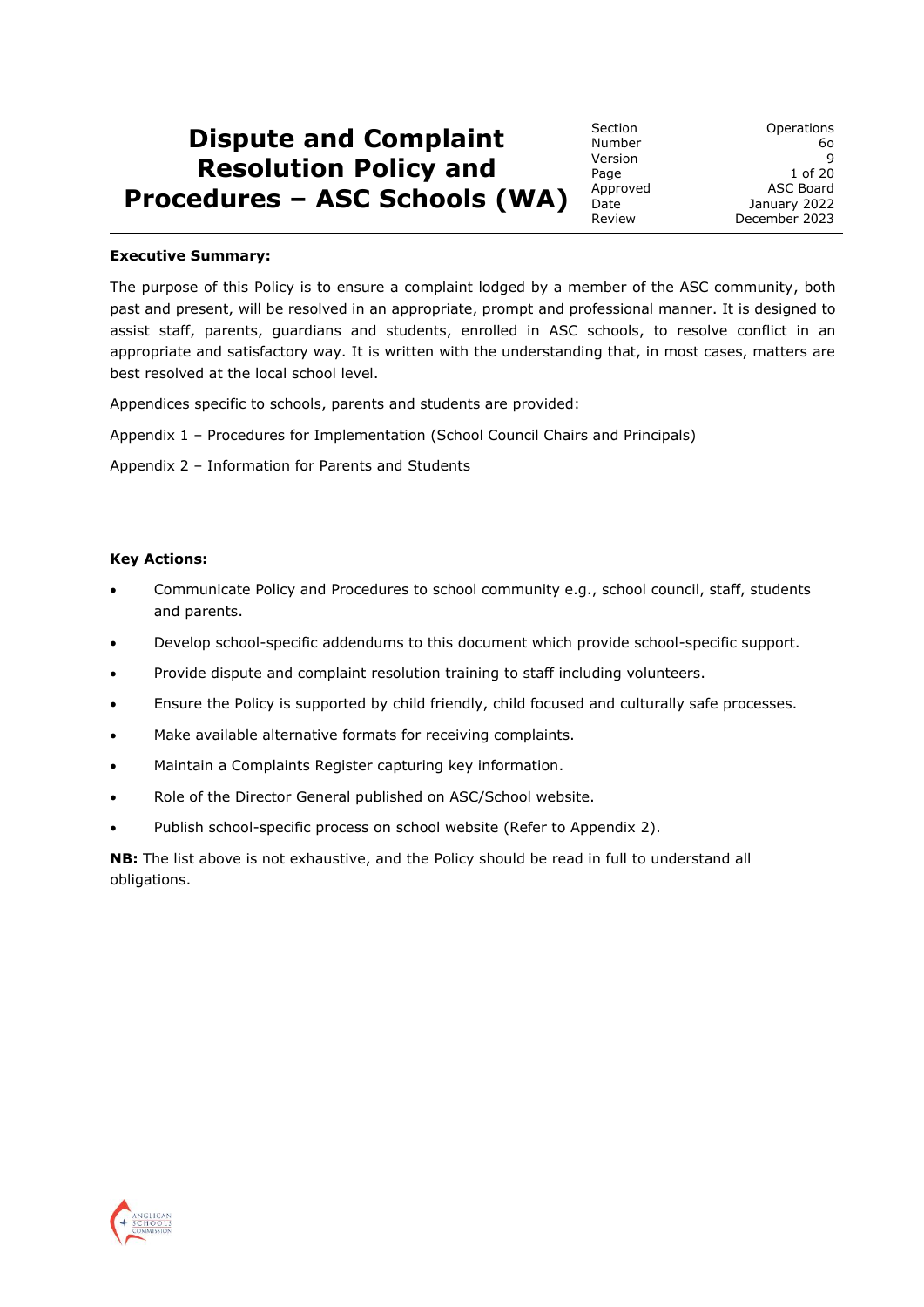# **1. PURPOSE**

- 1.1. The Anglican Schools Commission (ASC) is committed to ensure that a complaint lodged by a member of the community (past and present) will be resolved in an appropriate, prompt, professional manner and prioritises the safety and wellbeing of students.
- 1.2. We seek to be a caring Christian community, where people are in harmony with each other. Therefore, this Policy is designed to assist staff, parents, guardians, and students enrolled in ASC schools (and others where appropriate) to resolve conflict in an appropriate and satisfactory way.
- 1.3. This Policy is written with the understanding and experience that, in most cases, matters are best resolved at the local school level.
- 1.4. The Guide to Registration Standards and other requirements for Non-Government Schools 2020 requires the following regarding complaints:

# **Standard 9: Complaints**

- *9.1 The school has and implements a complaint handling system which satisfies each of the key action areas of Principles 6 and 9 of the National Child Safe Organisation Principles.*
- *9.2 The school's complaint handling system conforms to the rules of procedural fairness and includes a system for review.*
- *9.3 The school publishes information to the school community about the role of the Director General in monitoring the school's compliance with these standards including, but not limited to, standards 9.1 and 9.2, and her authority to respond to instances of noncompliance.*

## *Standard 10: Child Abuse Prevention*

- *10.9 The school's records of complaints, allegations and findings related to grooming and child abuse, whether involving former or current staff or students:*
	- *(a) contain as much detail as possible;*
	- *(b) are stored securely; and*
	- *(c) are not destroyed without the approval of the Director General or, where their retention becomes impracticable or unduly onerous, are forwarded to the Director General with her permission for retention in accordance with the State Records Act 2000.*
- *10.10 The school responds appropriately to complaints and allegations of grooming, child abuse and breaches of the Code of Conduct or student code of conduct in the best interests of students and in accordance with policies and procedures which at least require that:*
	- *(a) the complainant is informed about the services, including advocacy and support services, which may be available; and*
	- *(b) the matter is reported promptly to the responsible government authorities and their direction is sought and complied with as to when, what and by whom information related to the matter and its investigation may be given to the person against whom the complaint or allegation is made, the complainant and his or her parents/guardians, other affected students and their parents and guardians, and the wider school community.*

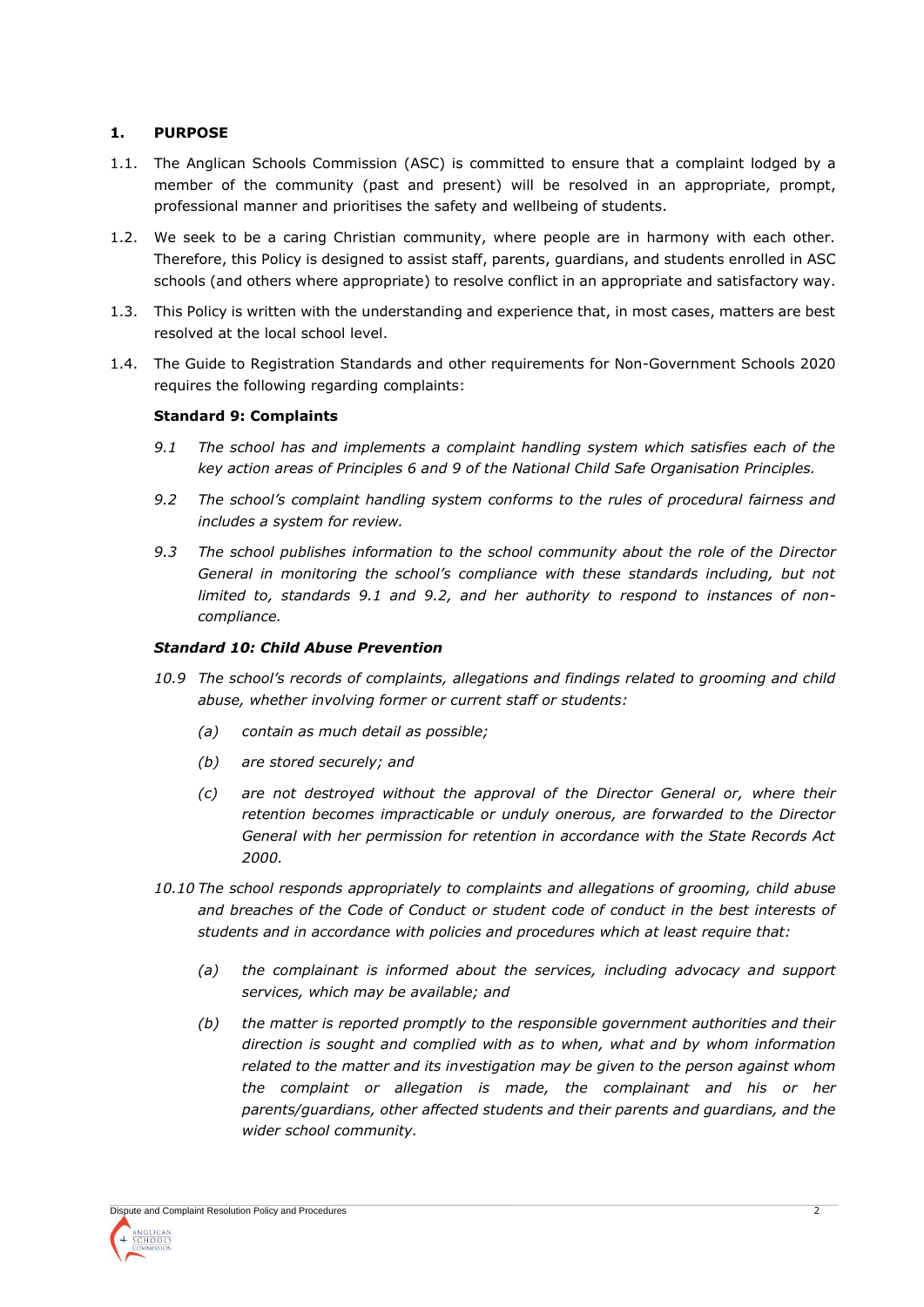1.5 This Policy does not apply to complaints from staff members about matters under their employment contract. The prescribed process in the Anglican Schools Commission Incorporated Western Australian Agreement 2019, Support Staff EBA (WA) or relevant Award or contract of employment shall be followed.

# **2. SCOPE**

2.1. The following Policy applies to the ASC and its schools in WA to ensure that disputes and complaints are addressed fairly, objectively and in a timely manner.

## **3. DEFINITION**

#### **Child Abuse**

Four forms of child abuse are covered by WA law:

- 1. Physical abuse occurs when a child is severely and/or persistently hurt or injured by an adult or a child's caregiver.
- 2. Sexual abuse occurs when a child is exposed to, or involved in sexual activity that is inappropriate to the child's age and developmental level, and includes sexual behaviour in circumstances where:
	- (a) The child is the subject of bribery, coercion, a threat, exploitation or violence;
	- (b) The child has less power than another person involved in the behaviour; or
	- (c) There is significant disparity in the developmental function or maturity of the child and another person involved in the behaviour.
- 3. Emotional abuse includes:
	- (a) Psychological abuse; and
	- (b) Being exposed to an act of family and domestic violence.
- 4. Neglect is when children do not receive adequate food or shelter, medical treatment, supervision, care or nurturance to such an extent that their development is damaged, or they are injured. Neglect may be acute, episodic or chronic.

# **Complaint**

An expression of dissatisfaction made to the school about its services, decisions, actions or those of its staff, or about the complaint management process itself.

#### **Corporal Punishment**

Punishment in which physical force is used and intended to cause some degree of pain or discomfort, however light; typically involving hitting the child with the hand or with an implement; can also include, for example, forcing the child to stay in an uncomfortable position. It does not include the use of reasonable physical restraint to protect the child or others from harm [UN Committee on the Rights of the Child, General Comment No. 8 (2006)].

# **Culturally Safe Complaints Management**

The Royal Commission did not define this concept in the context of complaint handling. The following definition of a culturally safe environment was adopted:

Dispute and Complaint Resolution Policy and Procedures 3 3 *an environment 'where there is no assault, challenge or denial of [a person's] identity, of who they are and what they need' and refers specifically to Aboriginal and Torres Strait Islander peoples. This encompasses Aboriginal and Torres Strait Islander individuals' own assessment of their safety and capacity to engage meaningfully, on their own terms with a non-Indigenous person or institution. This requires action from the non-Indigenous person or institution to* 

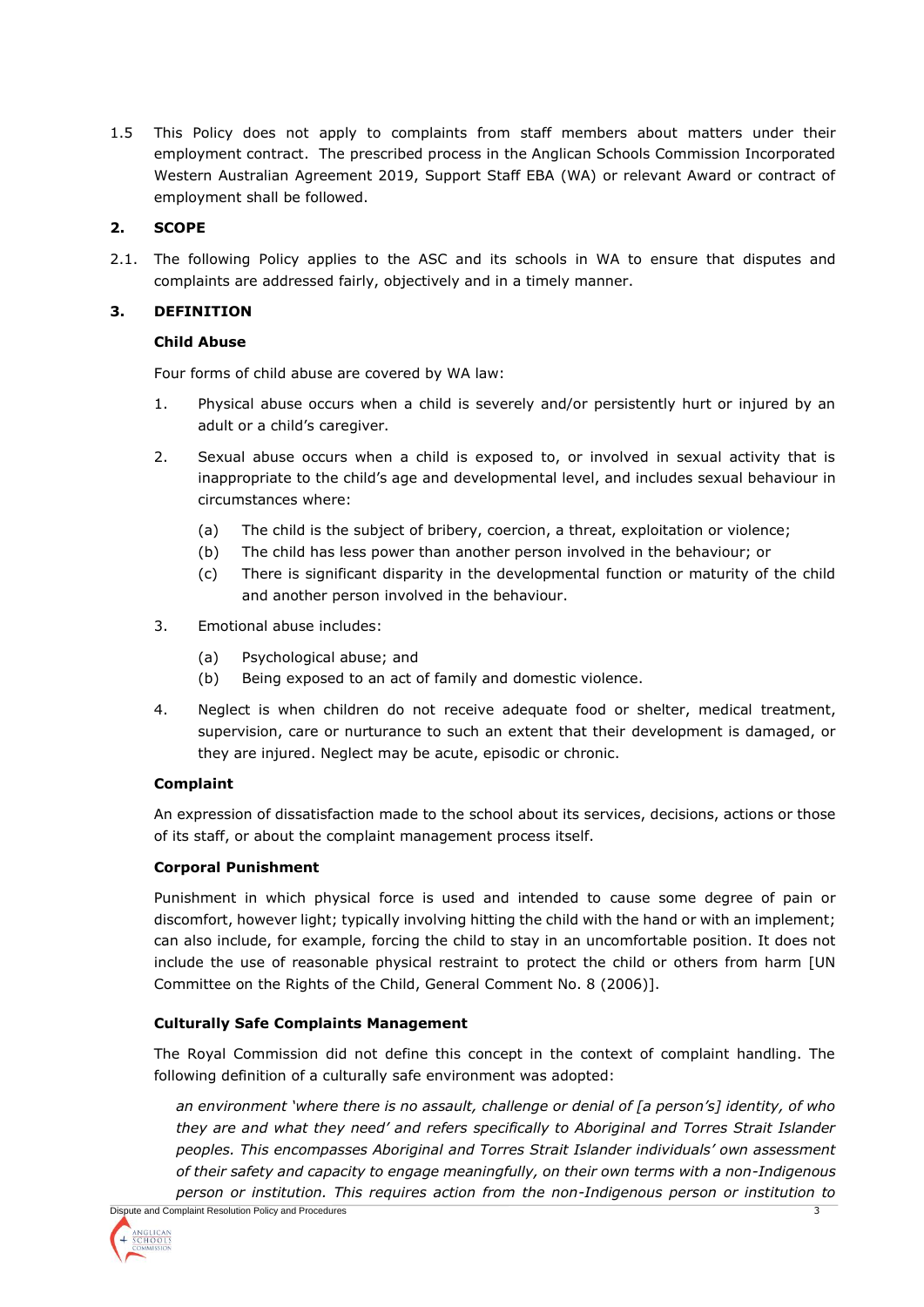listen, enable and support these environments, with accountability to Aboriginal and Torres *Strait Islander colleagues or service users*.

*[Royal Commission into Institutional Responses to Child Sexual Abuse, Final Report, Volume 1, page 322].*

#### **Degrading Punishment**

Punishment which is incompatible with respect for human dignity, including corporal punishment and non-physical punishment which belittles, humiliates, denigrates, scapegoats, threatens, scares or ridicules the child [UN Committee on the Rights of the Child, General Comment No. 8 (2006)].

#### **Director General**

The Director General is the chief executive officer appointed in accordance with s.151 of the *School Education Act 1999*; currently the Director General, Department of Education.

#### *National Child Safe Organisation Principles*

The National Principles for Child Safe Organisations incorporate the ten standards recommended by the Royal Commission into Institutional Responses to Child Sexual Abuse in December 2017 but cover all forms of child abuse. They were developed by the Australian Human Rights Commission and endorsed by all members of the Council of Australian Governments (COAG) in February 2019.

#### **Principle 6 Key Action Areas**

(6.1) The organisation has an accessible, child-focused complaint handling policy which clearly outlines the roles and responsibilities of leadership, staff and volunteers, approaches to dealing with different types of complaints, breaches of relevant policies or the Code of Conduct and obligations to act and report.

(6.2) Effective complaint handling processes are understood by children and young people, staff, families and volunteers, and are culturally safe.

(6.3) Complaints are taken seriously and responded to promptly and thoroughly.

(6.4) The organisation has policies and procedures in place that address reporting of complaints and concerns to relevant authorities, whether the law requires reporting, and co-operates with law enforcement.

(6.5) Reporting, record keeping, privacy and employment law obligations are met.

#### **Principle 9 Key Action Areas**

(9.1) The organisation regularly reviews, evaluates and improves child safe practices.

(9.2) Complaints, concerns and safety incidents are analysed to identify causes and systemic failures to inform continuous improvement.

(9.3) The organisation reports on the findings of relevant reviews to staff and volunteers, community and families and children and young people.

#### **Rules of Procedural Fairness**

These rules require:

- (a) a hearing appropriate to the circumstances;
- (b) lack of bias;
- (c) evidence to support a decision; and
- (d) inquiry into matters in dispute.

Dispute and Complaint Resolution Policy and Procedures 4

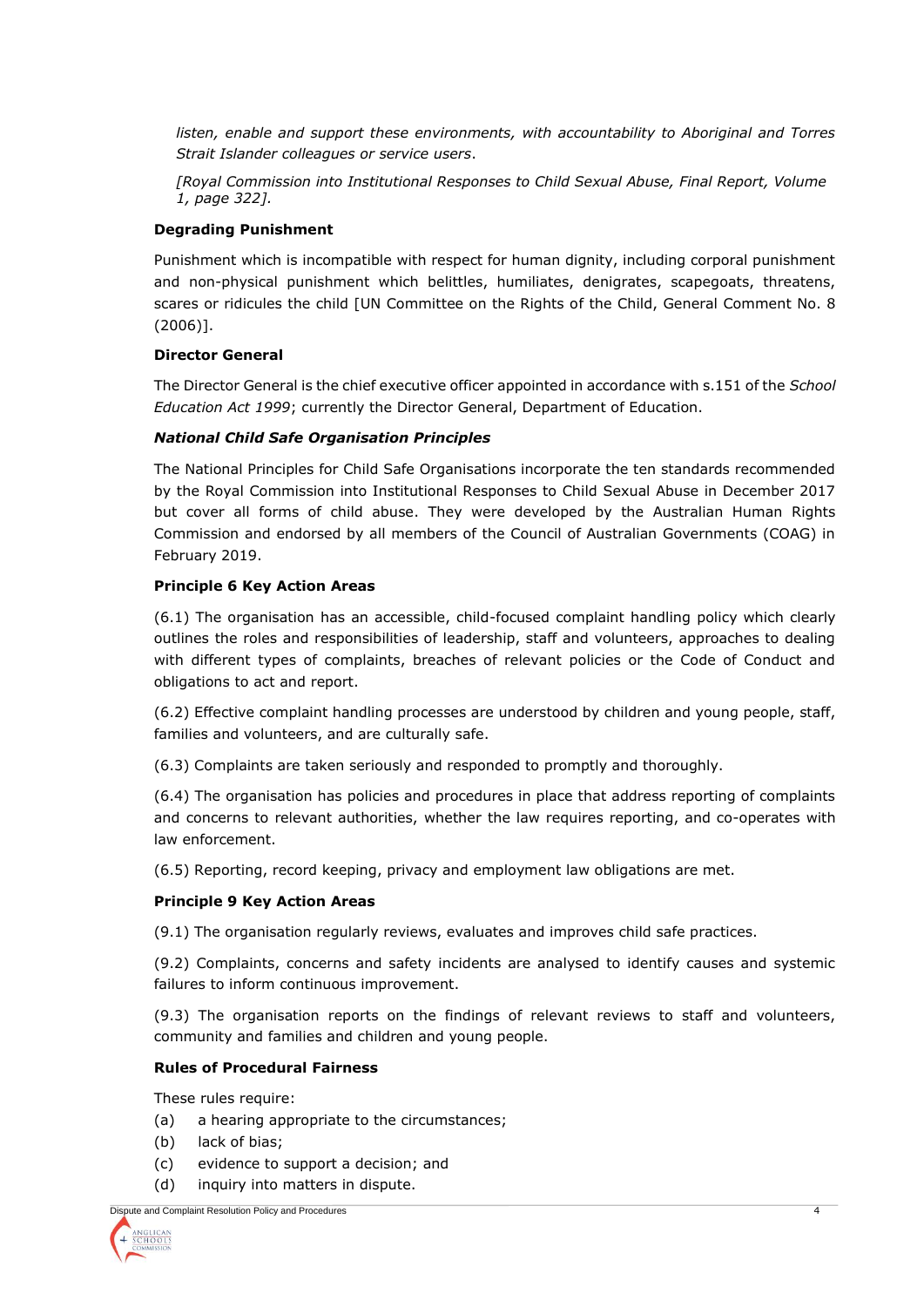#### **School Community**

The school community is staff, parents, guardians and students.

#### **4. PRINCIPLES**

This Policy is based on a number of fundamental principles:

- 4.1. Natural justice must be exercised in resolving any dispute or complaint. This requires that both parties receive a fair hearing and that the final decision is made without bias.
- 4.2. The ASC and the school explicitly forbids the use of any form of child abuse, corporal punishment or other degrading punishment.
- 4.3. Training must be provided to staff and volunteers on the dispute and complaint process, their roles and responsibilities, reporting and privacy obligations, and responding to children who disclose abuse (including recognising the different ways that children may disclose).
- 4.4. Complaints are taken seriously and responded to promptly and thoroughly.
- 4.5. The dispute and complaint process must be child-focused and child friendly, which is understood by children, staff, volunteers and families.
- 4.6. The dispute and complaint process must be culturally safe.
- 4.7. Schools must make available alternative formats for receiving complaints. A complaint does not have to be submitted in writing; it may be face-to-face, by email, by telephone call, a letter, or a meeting.
- 4.8. The dispute and complaint process must be able to respond to concerns or complaints relating to harm caused to a child by another child.
- 4.9. The resolution to a dispute or complaint must exhaust all reasonable attempts at conciliation prior to an imposed arbitrated decision.
- 4.10. Individual cases must be examined on their own merits.
- 4.11. Resolutions must appropriately balance the principles of justice and compassion.
- 4.12. Appropriate confidentiality must be respected by all parties.
- 4.13. Complaints made by parents will not rebound adversely on their children and similarly, complaints raised by the students will not rebound on them or on other students.
- 4.14. The Principal of the school has the responsibility to attempt to resolve a dispute or complaint with the parties directly involved at the local level.
- 4.15. Parties may appeal to the Chair of the School Council the decision made by the Principal.
- 4.16. Parties may appeal to the ASC the decision made by the Chair of the School Council.
- 4.17. Reporting, privacy and employment law obligations will be met.
- 4.18. Mandatory reporting obligations must be adhered to when receiving, responding to and investigating complaints of child harm or abuse.
- 4.19. Schools will engage children, young people, families, communities, staff and volunteers in the review process and provide feedback on review outcomes.
- 4.20. Complaints recorded will be regularly analysed in order to identify causes or systemic weaknesses and implement improvements.

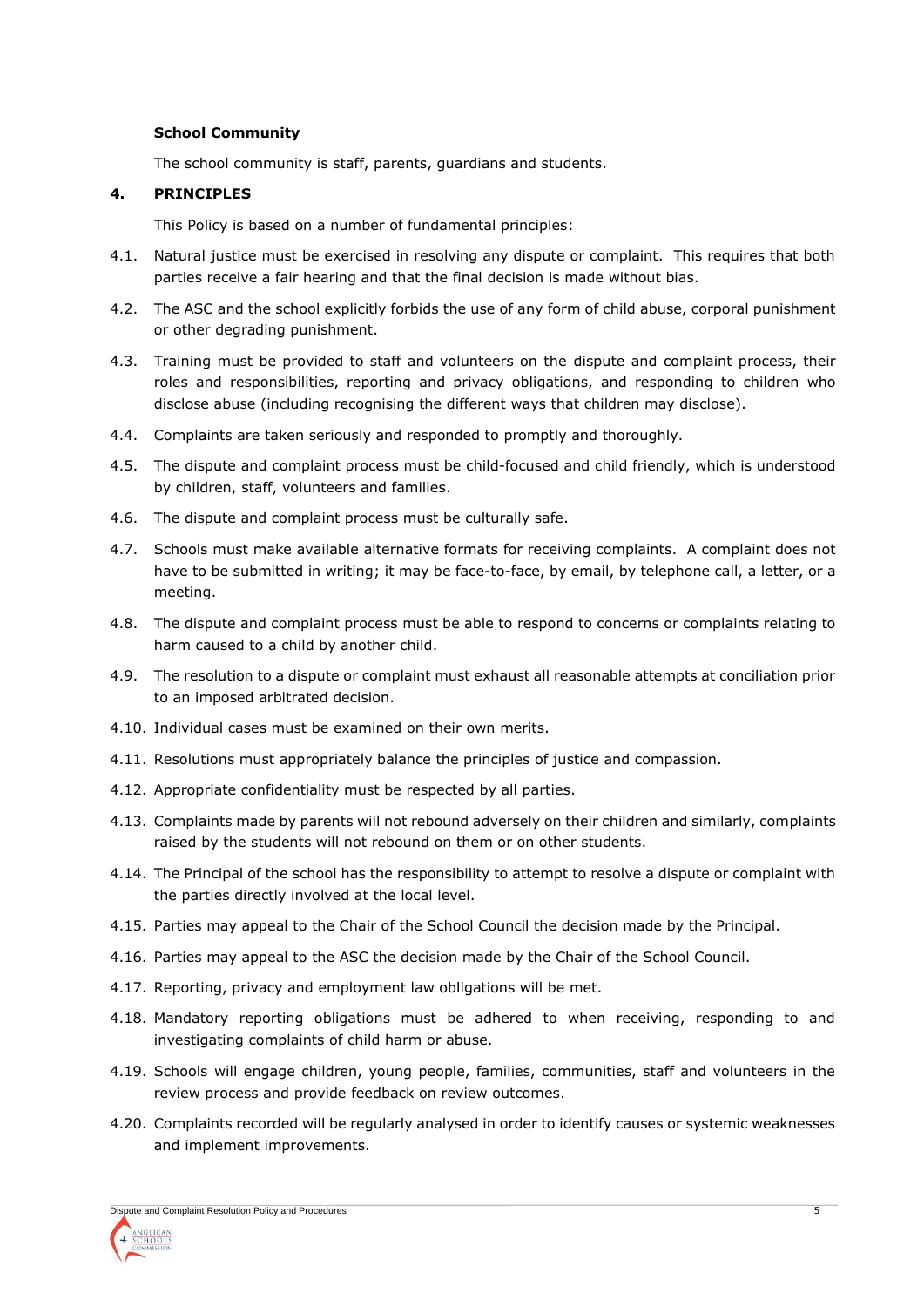- 4.21. The ASC and its schools will ensure that information about the role of the Director General is published.
- 4.22. A school Dispute and Complaint Resolution Policy, which aligns with this Policy, has been developed **(Appendix 2)**. This must be published on the school website.
- 4.23. Each school will review school-based processes annually, or after an event, to ensure they continue to align with this Policy. The school will seek participation of children and young people in this review.

## **5. PROCEDURES**

The following procedures will apply in relation to this Policy:

- 5.1. Principals shall advise parents, staff and students of the dispute and complaint resolution process and ensure it is understood, is child friendly and is culturally safe.
- 5.2. The Dispute and Complaints Resolution Process (Appendix 2) must be published on the school website and displayed in relevant areas of the school e.g., staff room, administrative offices etc.
- 5.3. Each school shall develop and communicate its own school-based Dispute and Complaint Resolution process which aligns with this Policy. The school-based process must clearly outline:
	- (a) the roles and responsibilities of leadership, staff and volunteers, including who within the school is permitted to have access to information about the matter;
	- (b) approaches to dealing with different types of complaints, such as local, informal and formal complaints;
	- (c) detailed records required for each complaint raised, the secure storage of those records, noting that they must not be destroyed without the Director Generals approval; and
	- (d) obligation to act and report breaches of relevant policies or the Code of Conduct.
- 5.4. Each school will ensure that the following information about the role of the Director General is published.

*"The Director General of the Department of Education is responsible for ensuring that the school observes the registration standards, including the standard about its complaints handling system. Any student, parent or community member is entitled to contact the Director General with concerns about how the school has dealt with a complaint. Information is available on the Department of Education website. While the Director General may consider whether the school has breached the registration standards, she does not have power to intervene in a complaint or override the school's decision."*

- 5.5. Principals shall ensure that the dispute and complaint process is child-focused and child-friendly. The six-key elements of a child-friendly complaints system are:
	- (a) *Focus on children and young people* acknowledge children and young people.
	- (b) *Visibility* publicise complaints system to invite comments; advise young people of their right to complain; ensure it is age-appropriate and culturally safe; and use relevant technology (use of SMS, in person, email, online, telephone).
	- (c) *Accessibility* ensuring children and young people know to whom to make a complaint and how (face-to-face, child-friendly publication etc.), easy to find, and create opportunities for children to discuss their experience.
	- (d) *Responsiveness* ensure the complaint system is responsive to children and young people once they have complained, and staff are trained to respond quickly.
	- (e) *Confidentiality* complaint systems should treat complainant's information as confidential.

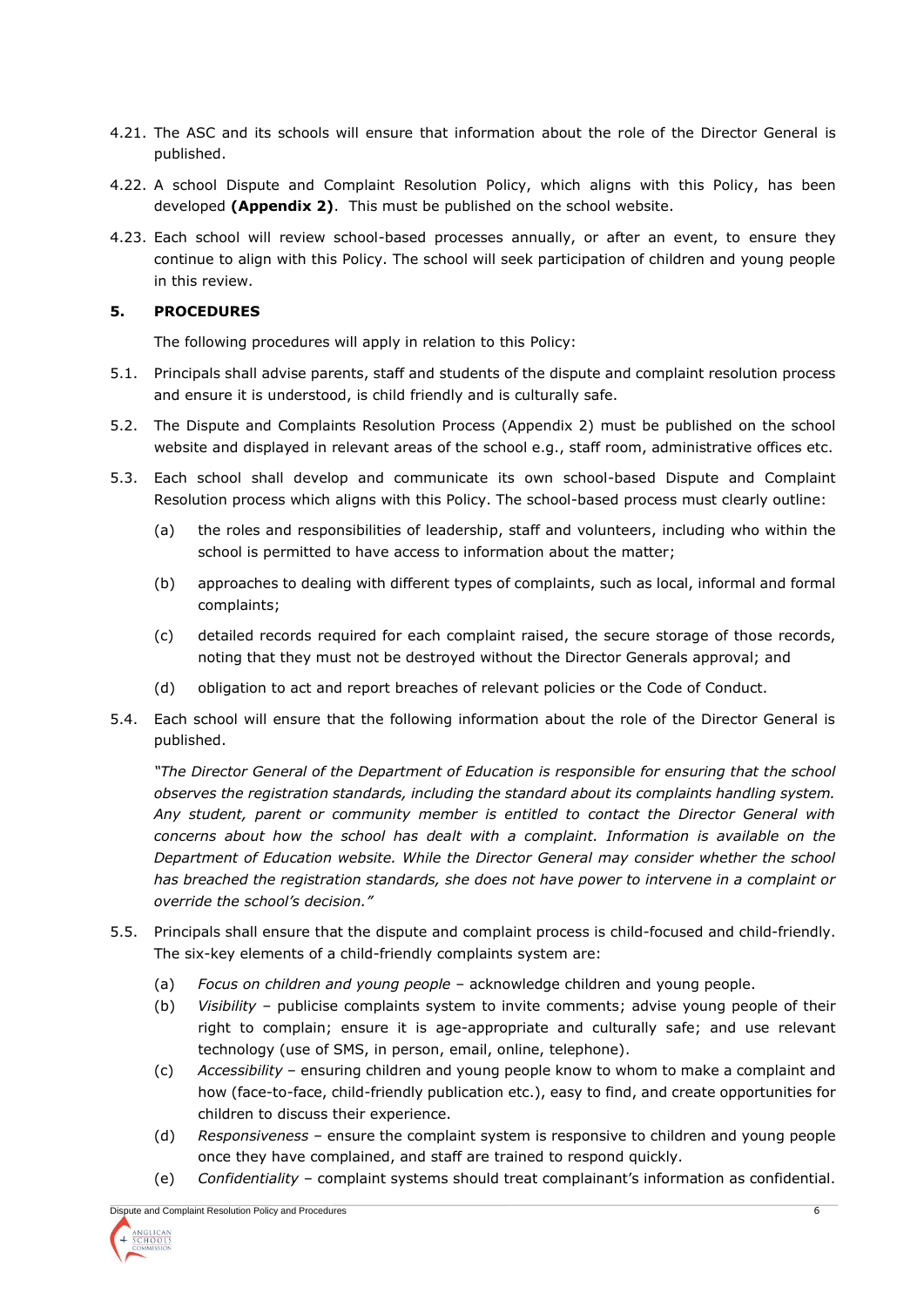- (f) *Accountability and continuous improvement* specific needs of children and young people are recognised in accountability and continuous improvement processes.
- 5.6. Principals will ensure complaints are taken seriously, responded to promptly and thoroughly and follow the rules of procedural fairness, which require:
	- (a) a hearing appropriate to the circumstances;
	- (b) lack of bias;
	- (c) evidence to support a decision; and
	- (d) inquiry into matters in dispute.
- 5.7. Principals will ensure that training is provided to all staff, including support staff and volunteers on the school dispute and complaint resolution process.
- 5.8. Principals must maintain an appropriate Complaints Register**\*** recording all formal complaints and how they have been resolved. The Complaints Register must contain the following:
	- (a) date of complaint;
	- (b) name of complainant and relationship to the school;
	- (c) subject matter of the complaint, including the name of any person complained about and their relationship to the school;
	- (d) complaint investigator and position or role at the school;
	- (e) date investigation completed;
	- (f) whether complaint upheld;
	- (g) resolution agreed with or offered to complainant;
	- (h) date of referral for review (for example by the governing body);
	- (i) complaint reviewer and relationship to the school;
	- (j) date review finalised; and
	- (k) review resolution agreed with or offered to complainant.

**\*** A sample Register will be provided by the ASC.

- 5.9. When receiving, responding to and investigating complaints of child harm or abuse:
	- (a) the complainant must be informed about the services, including advocacy and support services, which may be available; and
	- (b) mandatory reporting obligations must be followed in accordance with the Mandatory Reporting of Child Sexual Abuse Policy and Procedures (WA).
- 5.10. If the complaint involves a student enrolment matter, the ASC Enrolment and Attendance Policy and Procedures (WA) must be followed.
- 5.11. If the complaint involves an employment issue, the prescribed process in the Anglican Schools Commission Incorporated Western Australian Agreement 2019, Support Staff EBA (WA) or relevant Award or contract of employment shall be followed.
- 5.12. Each dispute or complaint resolution process followed by a school shall ensure that all relevant parties:
	- (a) are informed in writing of the dispute or complaint (where complaint is received in writing);
	- (b) have the opportunity to place their version on record; and
	- (c) have the opportunity to be represented if they so wish.
- 5.13. The resolution of a dispute or complaint, in the first instance, should be undertaken between the immediate parties involved.

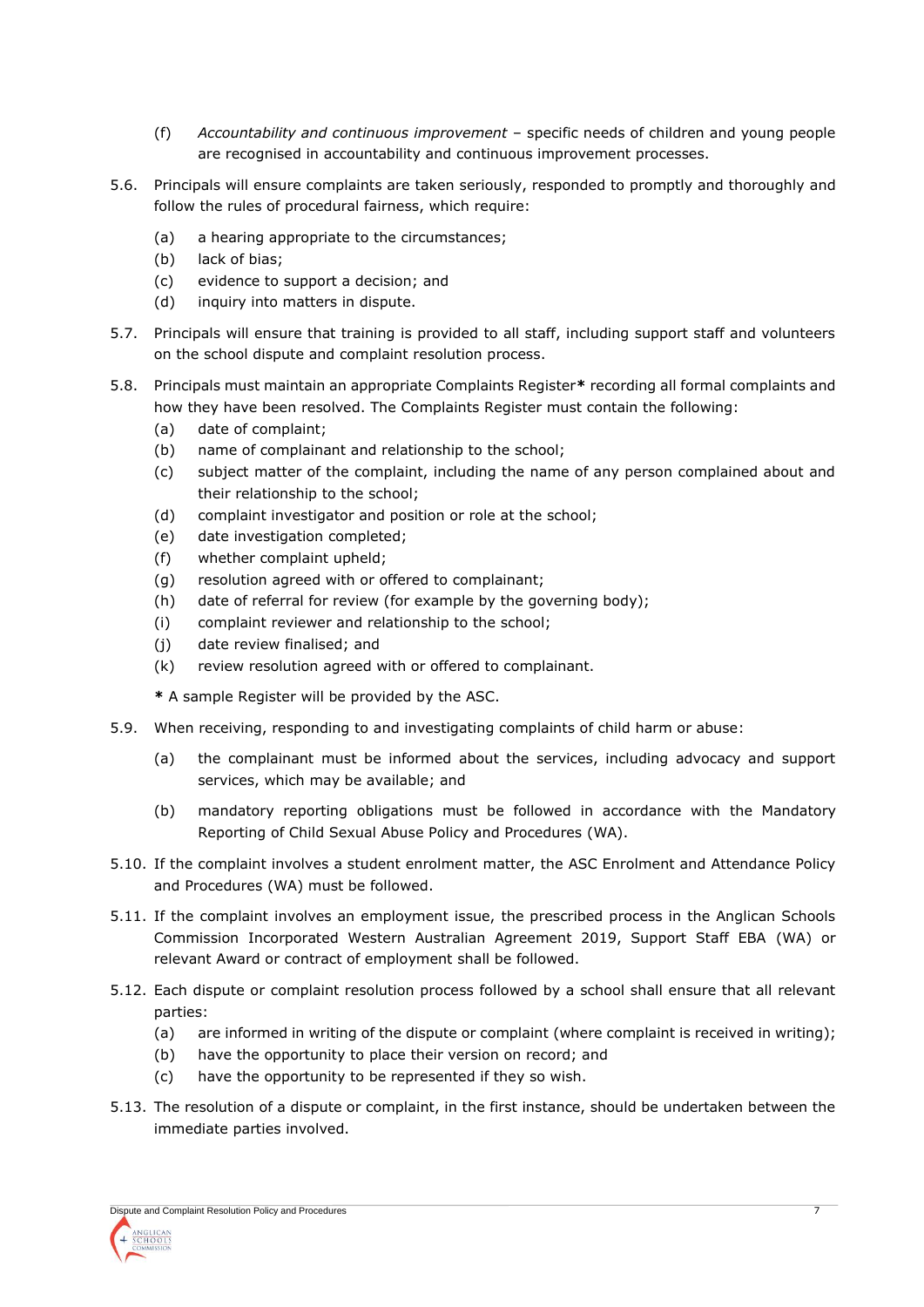- 5.14. Should the immediate parties involved fail to reach a resolution, then the Principal is responsible for undertaking a procedure to resolve any dispute or complaint within the school. This procedure will only be initiated following a written complaint addressed to the Principal.
- 5.15. Where a dispute or complaint involves the Principal, the matter shall be referred in writing directly to the Chair of School Council.
- 5.16. Anonymous complaints may be where there is no name or address supplied, or where the complainants say they do not wish to be identified. Parents and students are encouraged to give their names and given reassurance on the issue of confidentiality. If they persist in wishing to remain anonymous, the complaint will be accepted, recorded and evaluated. It is at the Principal's discretion as to what action, if any, will be taken, depending on the nature of the complaint and the information it may contain. Matters will be handled with appropriate confidentiality.
- 5.17. The Principal shall maintain records of the procedure and resolution to any formal dispute or complaint. These will include a clear statement of the complaint, notes of all communications with the complainant, including friendly chats, telephone conversations and any statements made by the parties involved. **NB:** recording informal complaints will also assist in the detection of patterns over time.
- 5.18. To ensure records, which relate to child safety and wellbeing, meet the minimum compliance requirements of recommendations 8.4 and 8.5 of the Royal Commission into Institutional Responses to Child Sexual Abuse, refer to Appendix 3 for guidance.

**NB:** If a school is advised of an actual or alleged incident of child sexual abuse, records which are likely to be of relevance include:

- Letters or emails or other records making an allegation, or relating to an allegation.
- A file note should be made of the allegation or report, where notification occurs verbally.
- Incident reports and witness statements.
- Records of meetings or discussions, including notes.
- Case files and other records of the child who is alleged to have been abused e.g., school attendance and admission records, work experience and placements records, reports of accidents and injuries, medical records, counselling records.
- Relevant personnel and work placement records, including records relating to volunteers e.g., counselling, mediation, and discipline records, minutes and agendas of meetings, travel records.
- Relevant worker employment records including personnel files and terms of employment e.g., rosters, attendance sheets and permission slips, employee contracts, leave requests, day-trips and excursions, off-site visits.
- Reports or other records received from medical practitioners, health professionals, teachers, counsellors and other third parties.
- Records documenting actions taken to address allegations and cases of sexual abuse of children including reviews of actions, cases or decisions by external authorities.
- Records documenting support and remedial action for the child who is alleged to have been abused.
- 5.19. Records of any dispute or complaint shall be maintained in accordance with the Privacy Policy and Procedures and Records Management Policy.

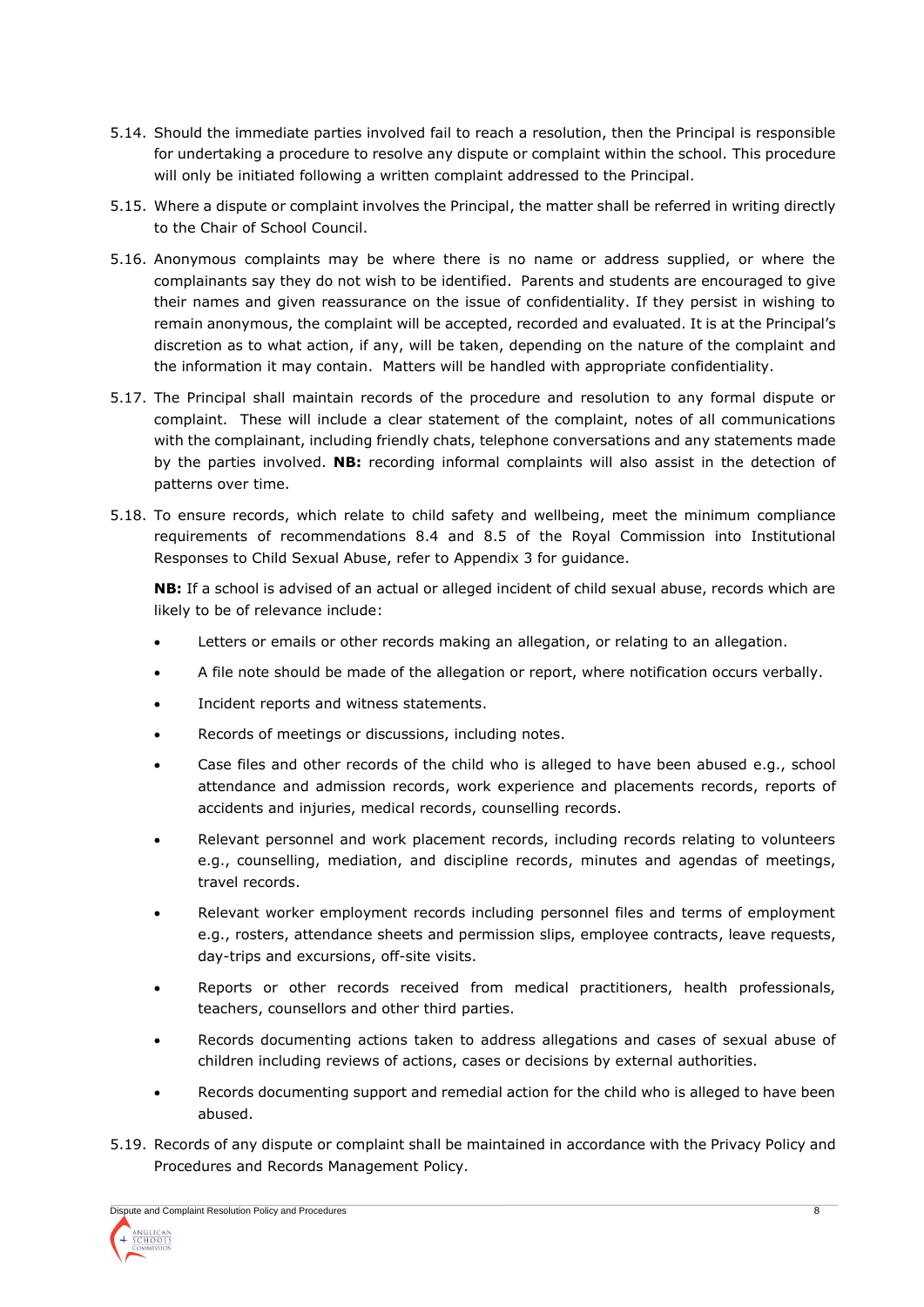- 5.20. It is the responsibility of the Principal to attempt to reach a resolution between the parties where possible.
- 5.21. Failing to reach a resolution by agreement, the Principal shall make a decision based on the merits of the case and appropriately balance the principles of justice and compassion. When this occurs, the Principal shall inform each party of the decision.
- 5.22. The Principal may, after exhausting all reasonable attempts at conciliation, call on outside mediation, including the Anglican Schools Commission's Employee Assistance Programme providers, to assist in the resolution of a dispute or complaint.
- 5.23. Any party may appeal the Principal's decision, in writing, to the Chair of the School Council.
- 5.24. Any party may appeal the School Council's decision, in writing, to the Anglican Schools Commission (marked for the attention of the Chief Executive Officer (CEO)).
- 5.25. If "5.24" occurs and it is determined that the complaint should be investigated further, the CEO shall appoint an Investigating Officer (who is not an ASC Board Member, School Councillor or staff member), or, where necessary, an independent arbiter.

The Visitor (as defined in the constitutions of the Anglican Schools Commission and individual schools) may play a role in this process, once all avenues of appeal have been exhausted, in accordance with the powers bestowed on the Visitor by the relevant Constitution.

- 5.26. The parties to the dispute or complaint shall be notified of the findings of the appeal.
- 5.27. At the end of any dispute or complaint procedure, actions taken shall be evaluated and procedures reviewed.
- 5.28. All complaints must be analysed regularly to identify systemic, recurring and single incident problems and trends, and to help eliminate the underlying cause of complaints.

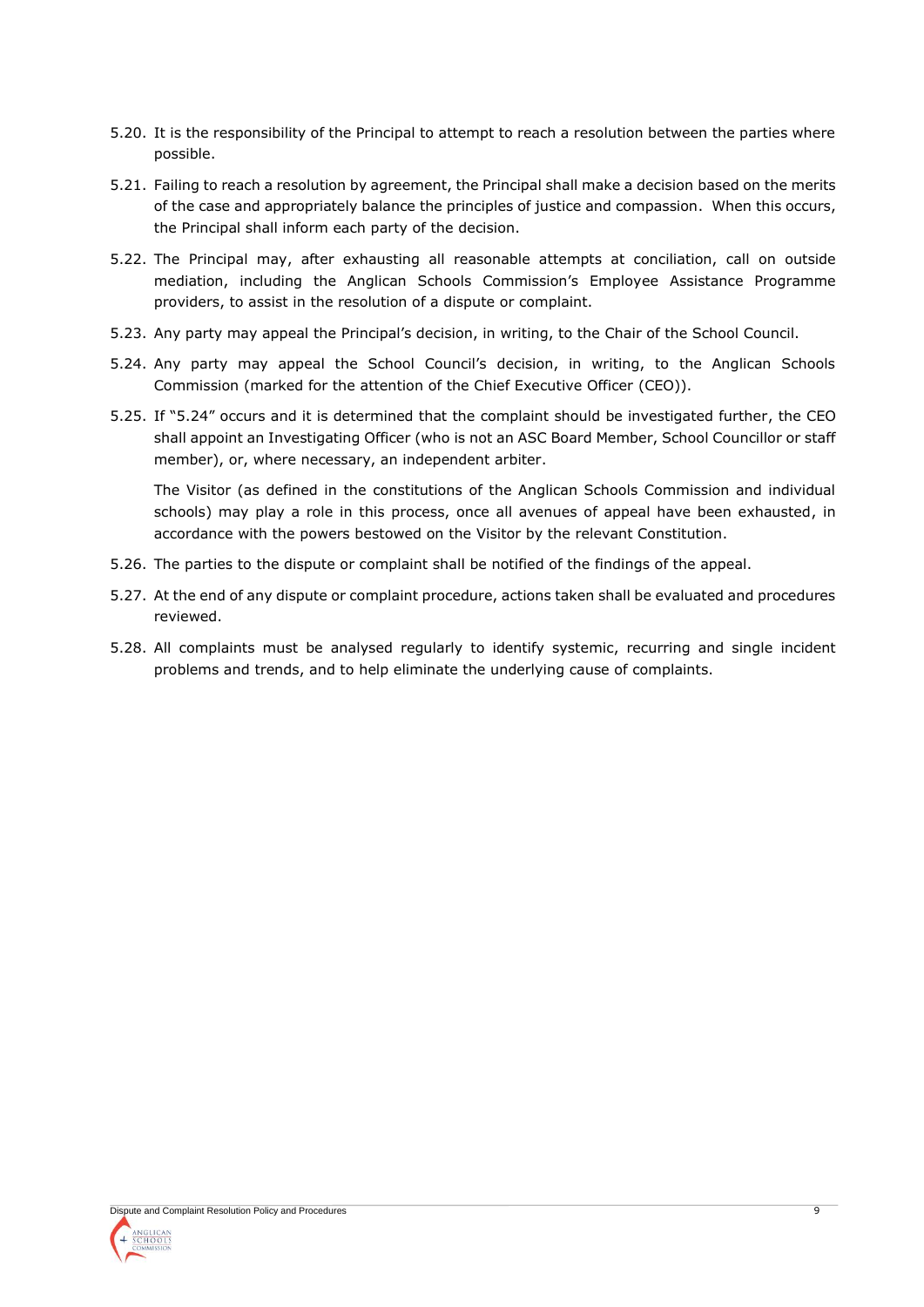#### **DISPUTE AND COMPLAINT RESOLUTION FLOWCHART – STUDENTS, PARENTS AND SCHOOL COMMUNITY**



**NB:** The complainant will be advised if the Principal decides to omit STEP TWO due to the serious nature of the complaint.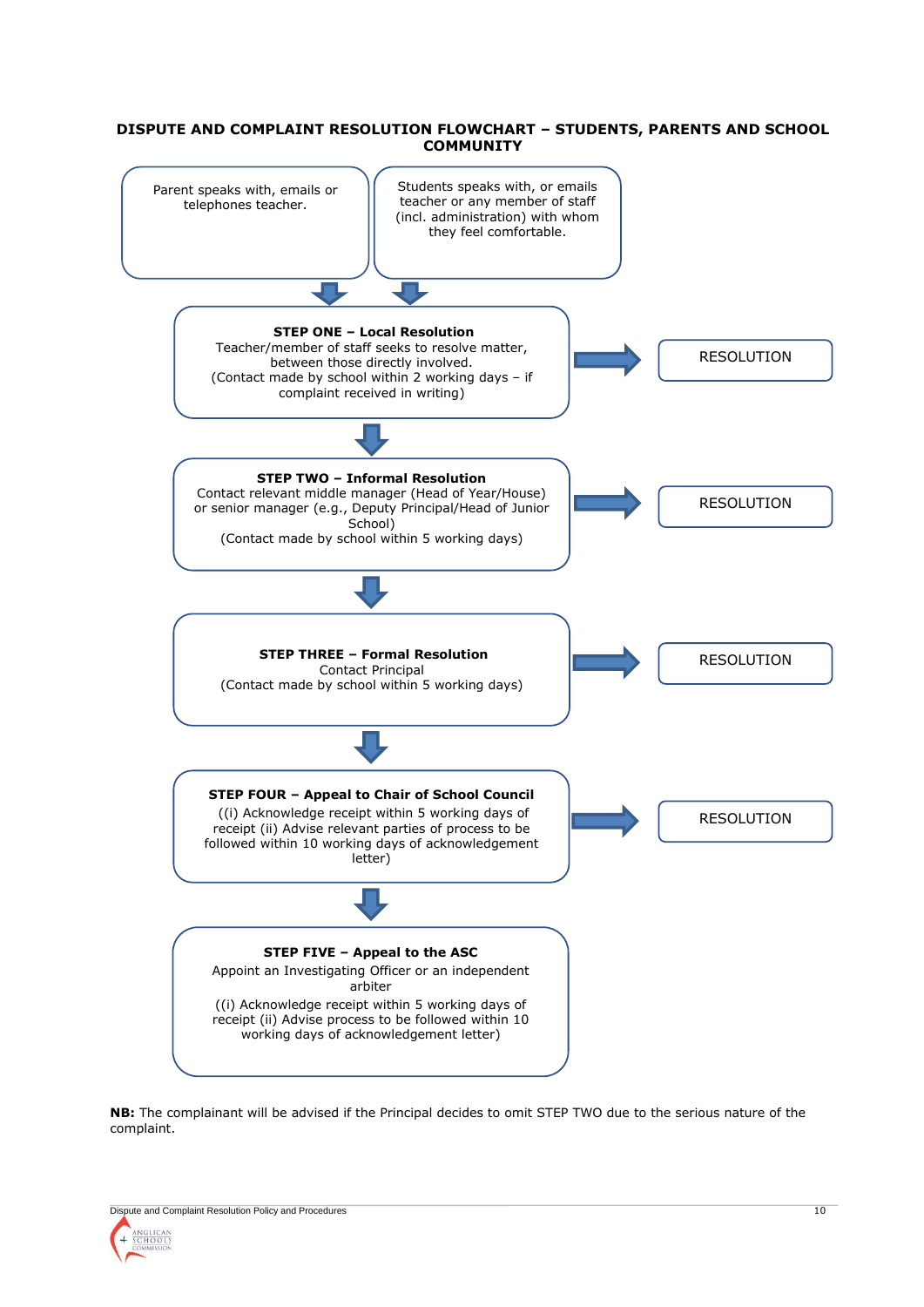# **PROCEDURES FOR IMPLEMENTATION (for School Council Chairs and Principals)**

The following procedures are to assist a school resolve a dispute or complaint. The process may be adapted to best suit the local setting or particular circumstances, ensuring it conforms to the rules of procedural fairness and is in keeping with the Dispute and Complaint Resolution Policy.

# **STEP 1: Local Resolution Process Between the Parties Directly Involved**

- 1. When a dispute or complaint arises at a school, the parties involved shall attempt to resolve the issue between themselves in the first instance. If a complaint or concern is raised in writing, the complainant must be contacted within two (2) working days, to explain how the school proposes to proceed.
- 2. Step 1 will involve:
	- the complainant being provided with, or advised where they can obtain a copy of the School Dispute and Complaint Resolution Process **(Appendix 2)**;
	- all parties having the opportunity to state their position on the matter, allowing each party the opportunity to fully understand the other parties' position;
	- all parties being willing to compromise in order to reach an agreed solution.
	- the complainant being given the opportunity to be represented.
	- advice being given to the complainant about the advocacy and support services available, if the complaint relates to child harm or abuse, and a mandatory report being lodged (if applicable).
- 3. For purposes of identifying patterns, a record of the complaint should be included in the school Complaints Register. It may not be possible to complete every field in the register particularly if the complaint is resolved at an early stage.

#### **STEP 2: Informal Resolution Process**

**Note:** Where the dispute/complaint is of a serious nature that in the opinion of the Principal requires a formal resolution, the Principal shall proceed directly to the Formal Resolution Process (Step 3). The complainant will be advised if the Principal decides to omit Step 2 due to the serious nature of the complaint.

- 1. Where the parties directly involved cannot reach a resolution, the Head of House/Year or senior staff member should be approached to assist in the resolution of the matter. The complainant will be contacted in writing, within five (5) working days, to explain how the school proposes to proceed.
- 2. The Principal must be made aware of the dispute/complaint.
- 3. The Head of House/Year or senior staff member, as determined by the school, shall initially deal with the parties by:
	- providing all parties with the opportunity to state their position on the matter to allow them to gain a thorough understanding of each party's position,

and then deal with the specifics of the matter by:

- asking the necessary questions to obtain a detailed response
- asking what resolution would resolve the matter
- agreeing on a resolution between the parties where possible
- setting a timeline when actions to reach the resolution shall be taken
- reporting to the parties when the resolution actions have been taken.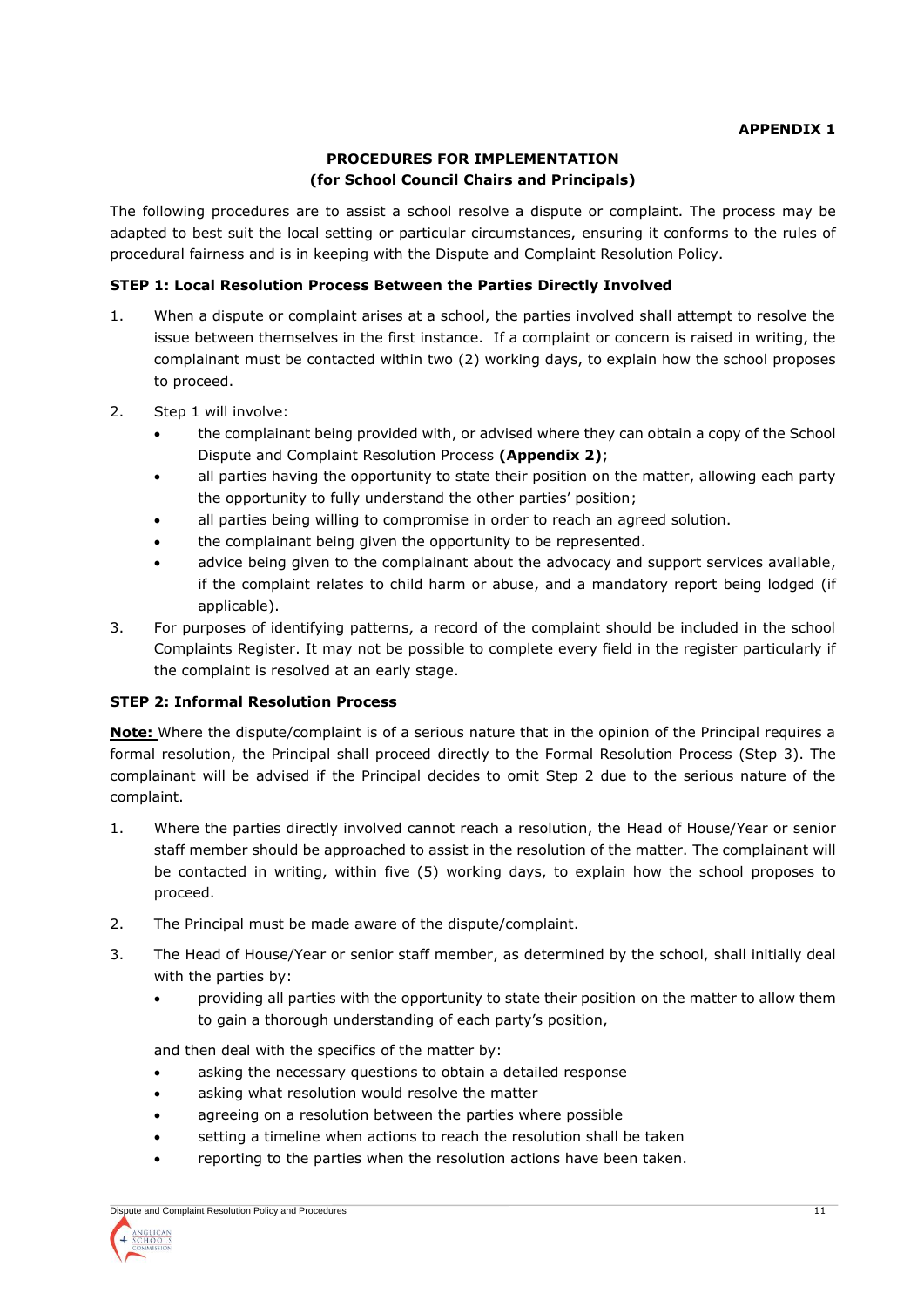- 4. There are no formal written records required for such a resolution. A file note of the meeting will be made.
- 5. For purposes of identifying patterns, a record of the complaint must be included in the school Complaints Register.

## **STEP 3: Principal Formal Resolution Process**

**Note:** The parties to the dispute/complaint shall be provided by the Principal with a copy of the School Dispute and Complaints Process (Appendix 2)*,* at the commencement of this process.

- 1. When an informal resolution fails or when the Principal decides to move to the Formal Resolution Process immediately, the Principal shall:
	- contact the complainant in writing, within five (5) working days, to explain how the school proposes to proceed.
	- request in writing from the complainant information about the nature and details of the dispute/complaint.
	- record the specifics of the dispute/complaint including:
		- (a) the nature of the dispute/complaint
		- (b) the parties involved
		- (c) the parties' views of the matter and their suggested resolution
		- (d) any substantiation provided
		- (e) the provision to the parties of a proposed timeline for resolution.
	- make a decision based on the merits of the case and appropriately balance the principles of justice and compassion.
	- discuss the decision with the parties and provide the decision in writing within the proposed timeline.
- 2. The Principal may, after exhausting all reasonable attempts at conciliation, offer outside mediation, including the service of providers such as ASC Anglicare Employee Assistance Programme providers, prior to any decision being made.
- 3. The Principal will maintain an appropriate Complaints Register recording all formal complaints and how they have been resolved.
- 4. Where a party to the dispute or complaint does not accept the Principal's decision, that party may appeal the decision to the Chair of the School Council, after exhausting all reasonable attempts at conciliation. Where the dispute or complaint involves the Principal, the matter shall be referred in writing directly to the Chair of the School Council.

# **STEP 4: Appeal Process to the Chair of the School Council**

- 1. Where an appeal to the Chair of the School Council is lodged by a complainant against the decision of the Principal, or where the dispute or complaint involves the Principal, the following information must be provided to the Chair of School Council in writing for purposes of that appeal:
	- the notification of the appeal
	- the nature and details of the dispute or complaint
	- facts and/or documents that support or substantiate the dispute or complaint
	- the decision made by the Principal (unless the complaint is against the Principal)
	- the complainant's proposed resolution to the matter.
- 2. On receipt of the written information, the Chair of School Council will acknowledge the receipt of the appeal in writing, within five (5) working days, and contact the Principal in writing outlining the dispute/complaint with the documentation provided by the complainant and discuss the most appropriate way to proceed.

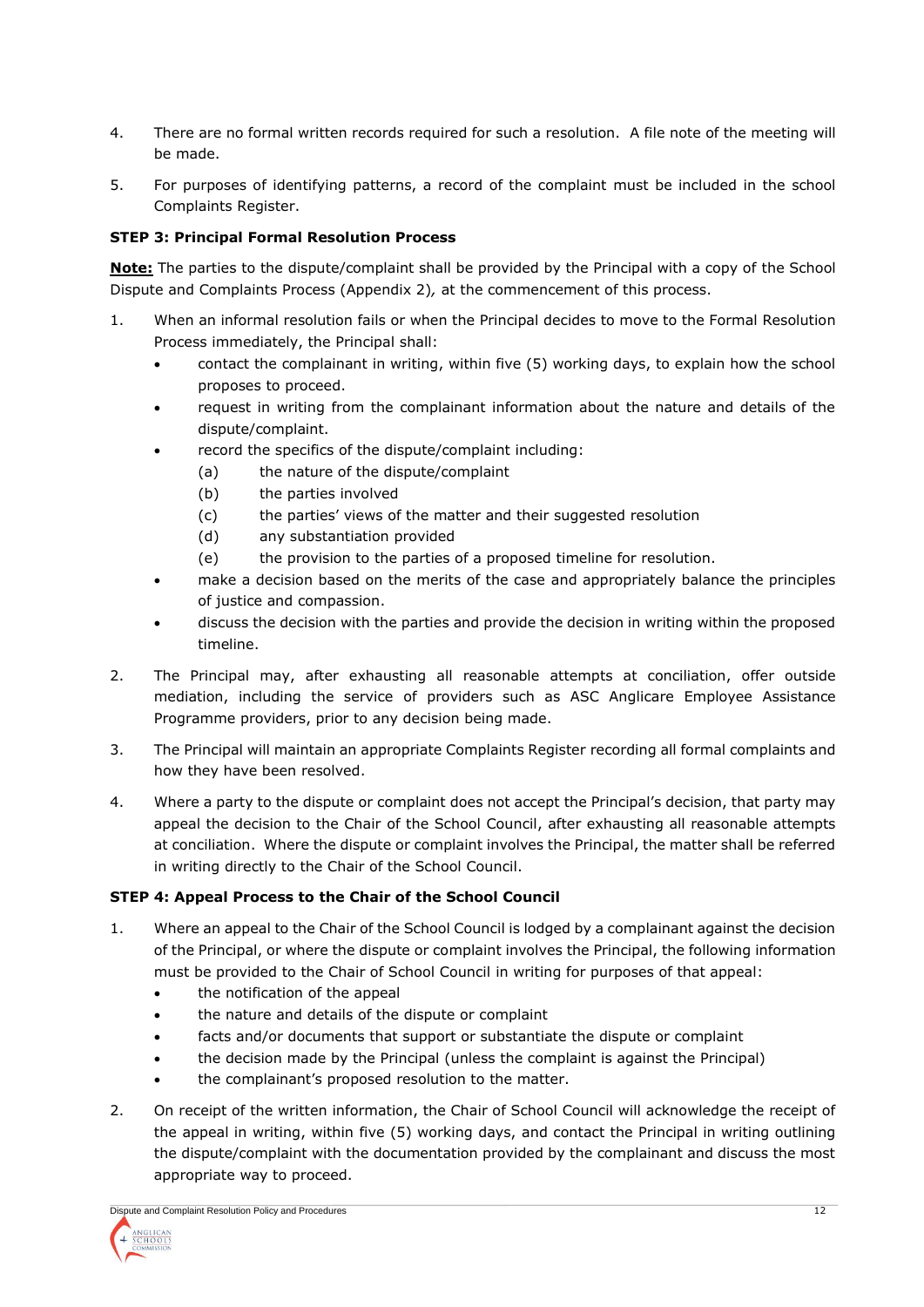- 3. The Chair of School Council will advise the Principal and any other relevant parties involved within ten (10) working days, as to the investigating procedure to be adopted regarding the appeal.
- 4. Once the Chair of School Council is satisfied that the investigation has been completed, the Chair shall make a decision based on the information presented or undertake further conciliation in an attempt to resolve the matter by agreement between the parties.
- 5. The parties shall be notified in writing of the outcome of the appeal. A copy of all documentation will be placed on file by the Chair of School Council.
- 6. Where a party to the dispute or complaint does not accept the Chair of School Council's decision, that party may appeal the decision to the Anglican Schools Commission CEO. The CEO will notify the Chair of the ASC Board.
- 7. The Principal will update the Complaints Register with the outcome of the review undertaken by the Chair of the School Council.

# **STEP 5: Appeal Process to the Anglican Schools Commission**

- 1. Where an appeal to the Anglican Schools Commission CEO is lodged by a complainant against the decision of the Chair of School Council, the following information must be provided in writing to the Anglican Schools Commission CEO for purposes of the appeal:
	- the notification of the appeal
	- the nature and details of the complaint or dispute
	- the person/school against whom the complaint is made or with whom there is a dispute
	- facts and/or documents that support or substantiate the dispute or complaint the decision made by the Chair of School Council
	- the complainant's proposed resolution to the matter.
- 2. On receipt of the written information, the Anglican Schools Commission CEO will acknowledge receipt within five (5) working days, and determine if Steps 1, 2, 3 and 4 have been undertaken by the complainant. Where these steps have not been undertaken, the matter will be referred back to the school and the complainant advised accordingly.
- 3. Where Steps 1, 2, 3 and 4 have been undertaken, the CEO will appoint an Independent External Investigator (Investigator) (who is not an ASC Board Member, School Councillor or staff member). The Investigator will contact the Chair of School Council and Principal in writing outlining the dispute or complaint with the documentation provided by the complainant, and seeking a response from the school to the complaint.
- 4. The Investigator will advise the complainant, the Chair of School Council and Principal and any other relevant parties involved, within ten (10) working days of the acknowledgement letter, as to the investigating procedure to be adopted by the Investigator regarding the complaint.
- 5. Once the Investigator has completed the investigation, the Investigator shall make a recommendation to the Anglican Schools Commission CEO based on the information presented or undertake further conciliation in an attempt to resolve the matter by agreement between the parties.
- 6. Within five (5) working days of receiving the Investigator's recommendation, the Anglican Schools Commission CEO shall notify the parties, and the Chair of the ASC Board, of the outcome of the appeal. A copy of all documentation will be placed on file at the office of the Anglican Schools Commission and a copy provided to the school.
- 7. The Principal will update the Complaints Register with the outcome of the review undertaken by the Investigator.

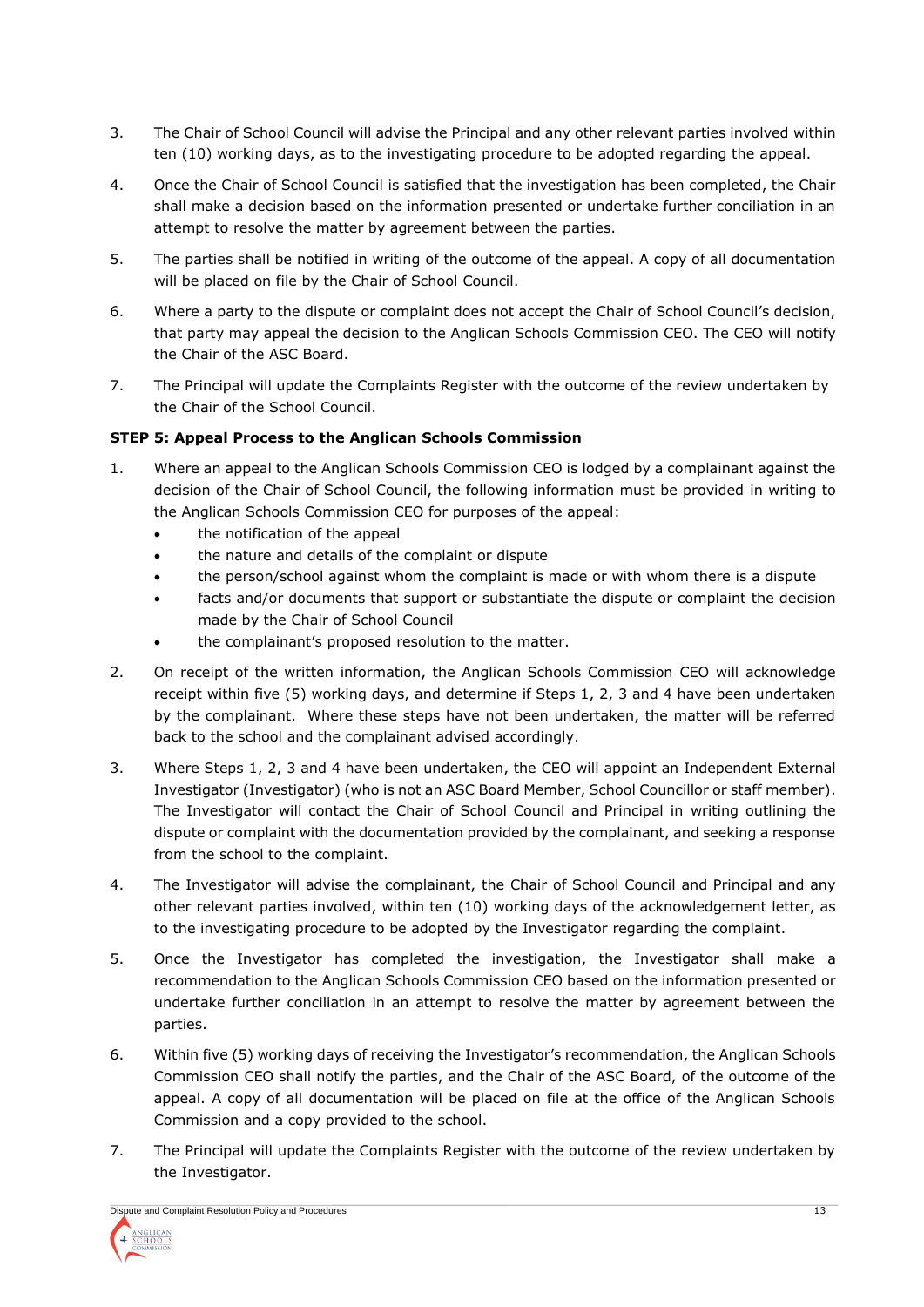8. The relevant ASC officer will update the ASC Complaints Register with the outcome of the review undertaken by the Investigator.

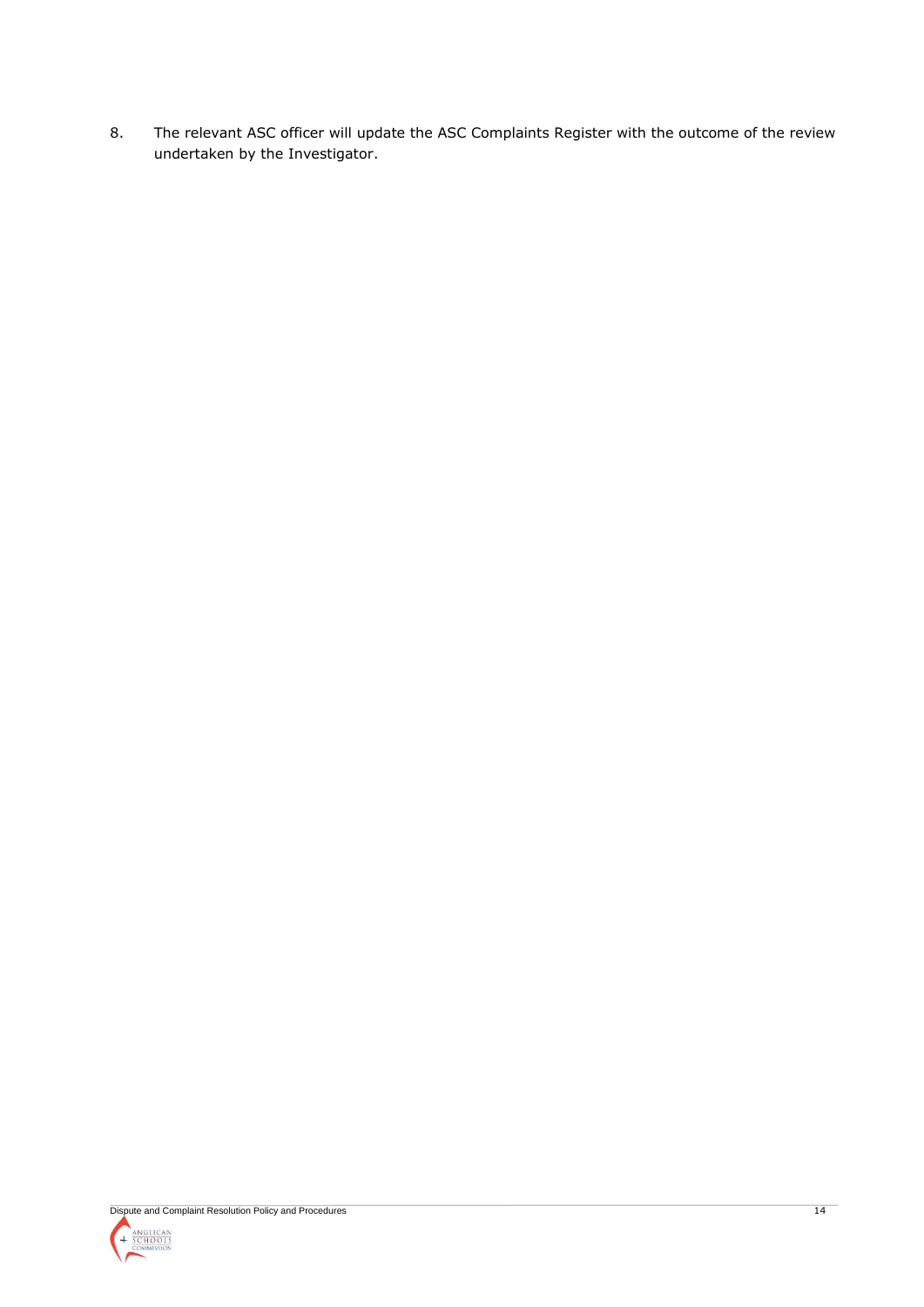*[POLICY FOR SCHOOL WEBSITE: The following document must be published on the school website]*

# **DISPUTES AND COMPLAINT RESOLUTION INFORMATION FOR PARENTS AND STUDENTS**

## **INTRODUCTION**

[School] welcomes suggestions, feedback and comments from parents, students or staff, and takes all complaints and concerns seriously.

The School is committed to ensuring the safety, welfare and well-being of all children and people at the School. We want children to be safe, happy and empowered. We have zero tolerance of child abuse, and all allegations and safety concerns will be treated very seriously and with consistency. We will always give priority to any complaints involving the safety, welfare and well-being of students.

This Policy deals mainly with procedures for parents (and guardians), the community and students (including past students). This Policy does not cover complaints from staff members about aspects of their employment.

Parents will often wish to raise issues on behalf of their children. There are other issues which students may choose to raise on their own behalf, and which are best raised by them.

#### **What is a Complaint?**

A complaint is 'An expression of dissatisfaction made to the school about its services, decisions, actions or those of its staff, or about the complaint management process itself.'

A complaint or concern may be raised about the School as a whole, a specific department in the School, about a particular School activity, about an individual member of staff, about one or more students, or about another member of the School community.

All complaints will be handled seriously.

#### **Commitment**

We recognise parents and students have a right to complain and our aim is to ensure that:

- students, parents and the community wishing to make a complaint know how to do so;
- a child-focused, child-friendly, culturally safe dispute and complaint process is adopted;
- complaints are received in a positive manner and the outcome, the complainant or the subject of the complaint is not pre-judged;
- concerns are dealt with promptly and thoroughly and those who have raised them are kept informed about progress;
- all complaints are handled on their merits;
- a child-focused, child-friendly, culturally safe dispute and complaint process is adopted;
- the complaint process allows complaints to be made face-to-face, by email, by telephone call, a letter or a meeting.
- parents and students can expect to be taken seriously and can approach any member of staff about their concerns;
- training is provided to staff and volunteers on the dispute and complaint process;
- complaints made by parents will not rebound adversely on their children and similarly, complaints raised by students will not rebound on them or on other students;
- confidentiality is respected and maintained so far as is possible;
- a resolution of the matter is sought, with the parties directly involved, at the local level;
- children, young people, families, communities, staff and volunteers are engaged in the review processes and provide feedback on review outcomes;
- complaints are recorded and regularly analysed in order to identify causes or systemic weaknesses;

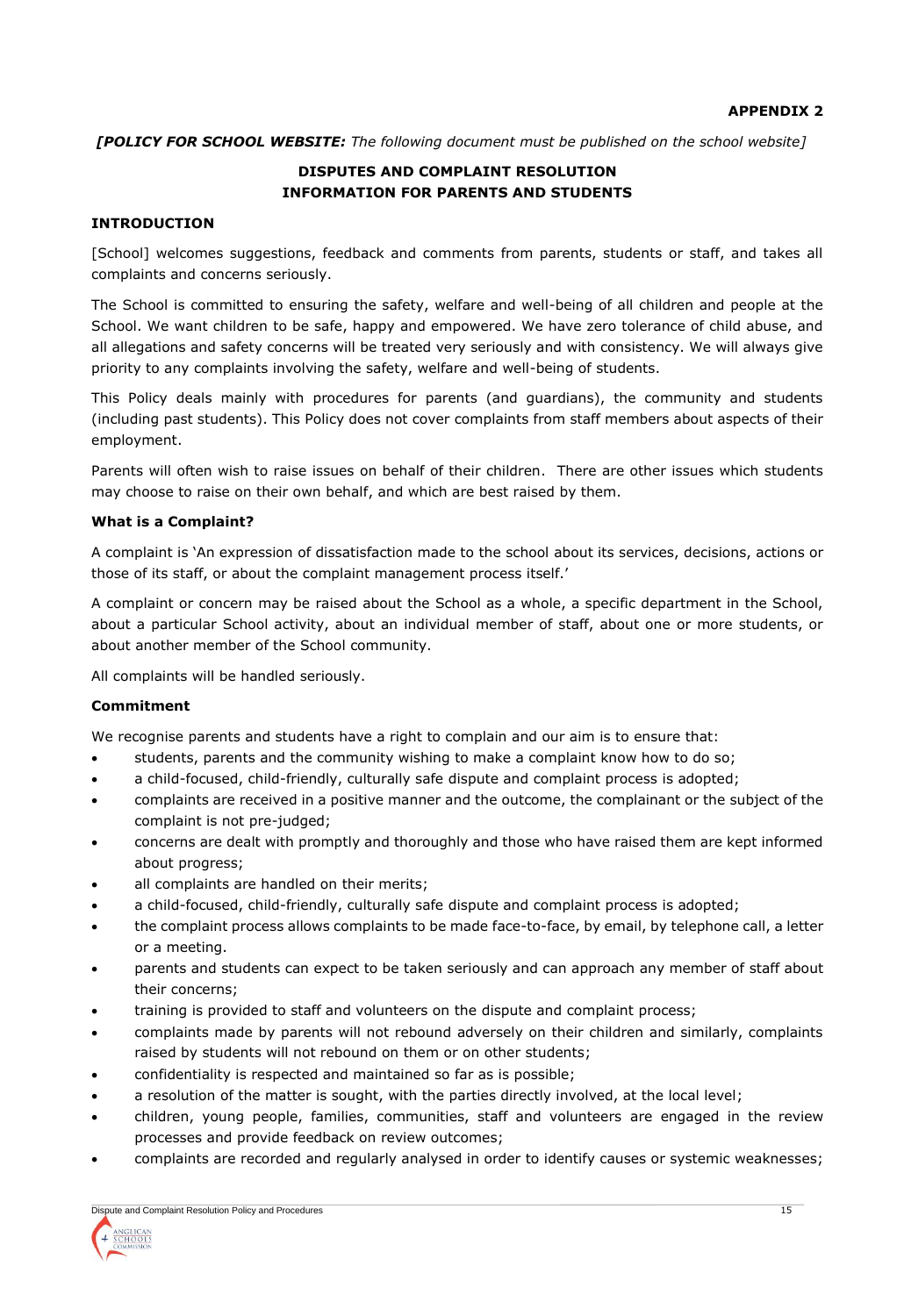- mandatory reporting obligations when receiving, responding to and investigating complaints of child harm or abuse are adhered to;
- the dispute and complaint processes are reviewed annually, or after an event and participation of children and young people is sought in this review.

# **The Director General**

The Director General of the Department of Education is responsible for ensuring that the School observes the registration standards, including the standard about its complaints handling system. Any student, parent or community member is entitled to contact the Director General with concerns about how the School has dealt with a complaint. Information is available on the Department of Education website. While the Director General may consider whether the School has breached the registration standards, she does not have power to intervene in a complaint or override the School's decision.

For a copy of the full ASC Dispute and Complaint Resolution Policy, please refer to:

<https://www.ascschools.edu.au/about-us/policies/>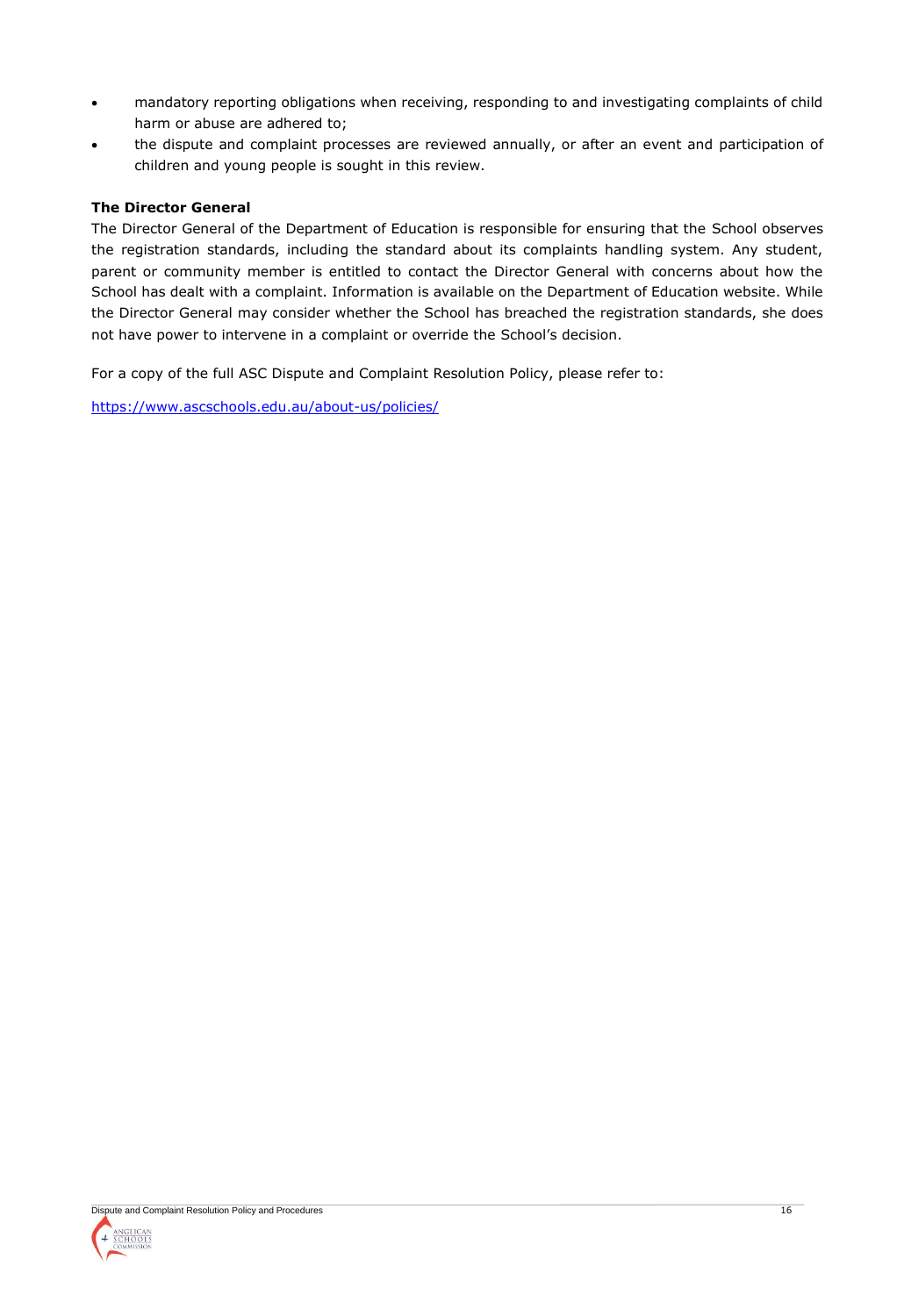# **INFORMATION FOR STUDENTS**

## **What can I complain about?**

If there is anything that makes you feel unsafe, unhappy or worried about something, you can tell us. We will listen and try to help.

It could be about:

- how you've been treated by someone, e.g., a teacher or another child or young person;
- something that's changed that has made you feel unhappy or unsafe;
- something to do with our environment or facilities;
- us not doing anything about something that happened to you or you are unhappy with what we did to try to fix it.

## **Who can I speak to if I feel unsafe or concerned about something?**

You can talk to anybody who works here with whom you feel comfortable.

#### **Can somebody help me make a complaint?**

Yes. If you would like a parent, carer, friend or someone you trust to help you make a complaint you can bring them with you when you complain. You can also use an interpreter if you need to or if your parent or friend needs one. If you don't want to talk to us about something that has happened, you can ask the person you trust to tell us, and you can speak with us when you want to do so.

#### **Will I be in trouble for speaking up?**

No. Your safety and how you feel is important to us. By speaking up, you are helping us to do a better job and take better care of you and other children and young people.

## **What will the School do with information I tell them?**

If you tell us that you have been treated badly or you are feeling unsafe or worried about something, we will listen, write down what you tell us, and try to fix it. After we talk to you, we may need to find out more about what happened. We will tell you how long this will take and what will happen next.

## **Will you keep what I have told you a secret?**

We will keep information about you private. Private means we will keep your details safe. Sometimes we may need to share certain information with another organisation, such as the police, to protect you and other children and young people.

## **How will I know you're dealing with my complaint?**

We will ask if you would like us to give you updates about what is happening as we look into what you have told us and get further information.

You can tell us how you would like us to let you know how things are going with your complaint, e.g., in person, over the phone, by email or text message.

If you are worried about anything, we will try to fix it and get back to you quickly. We will let you know when we have finished looking into your complaint and explain what we're going to do. We will make sure that we involve the person you want to be with you when we give you information (e.g., parent or friend).

## **What if I don't want to be involved in the investigation?**

We will only contact you if you want us to do so. If you don't want updates that's okay. If you would like us to give information to a family member, carer or support person instead, that's also okay. If you change your mind and later want to speak with us, you can contact the person looking into your complaint or anybody else you trust in the School.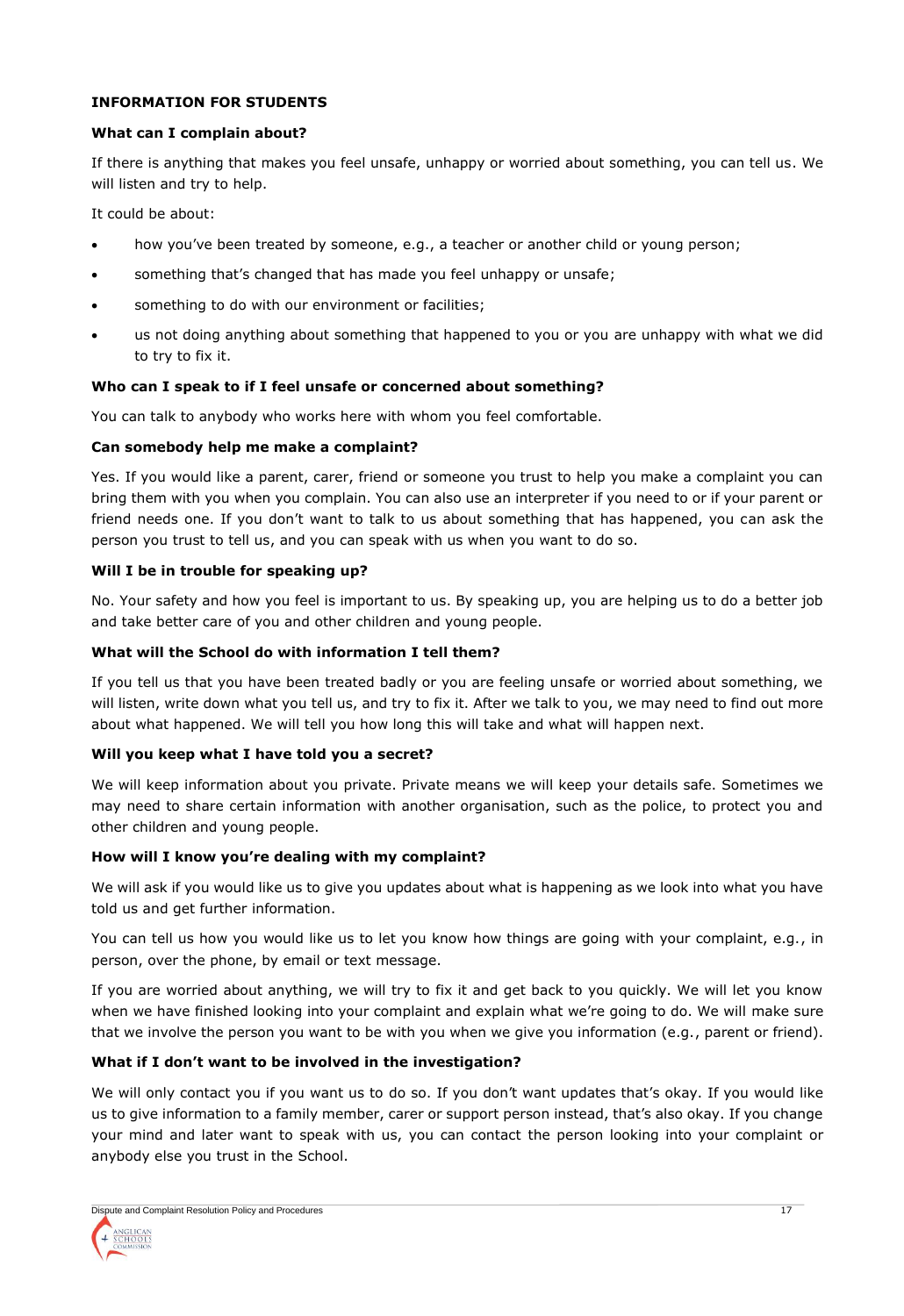# **What if I'm still not happy?**

If you are not happy with how we handled your complaint or the result, we can help you to contact someone else to look at it. We can explain who this is if this happens. They will decide whether we have made the right decision.

**NB:** This information is based on the Complaints Handling Guide: Upholding the rights of children and young people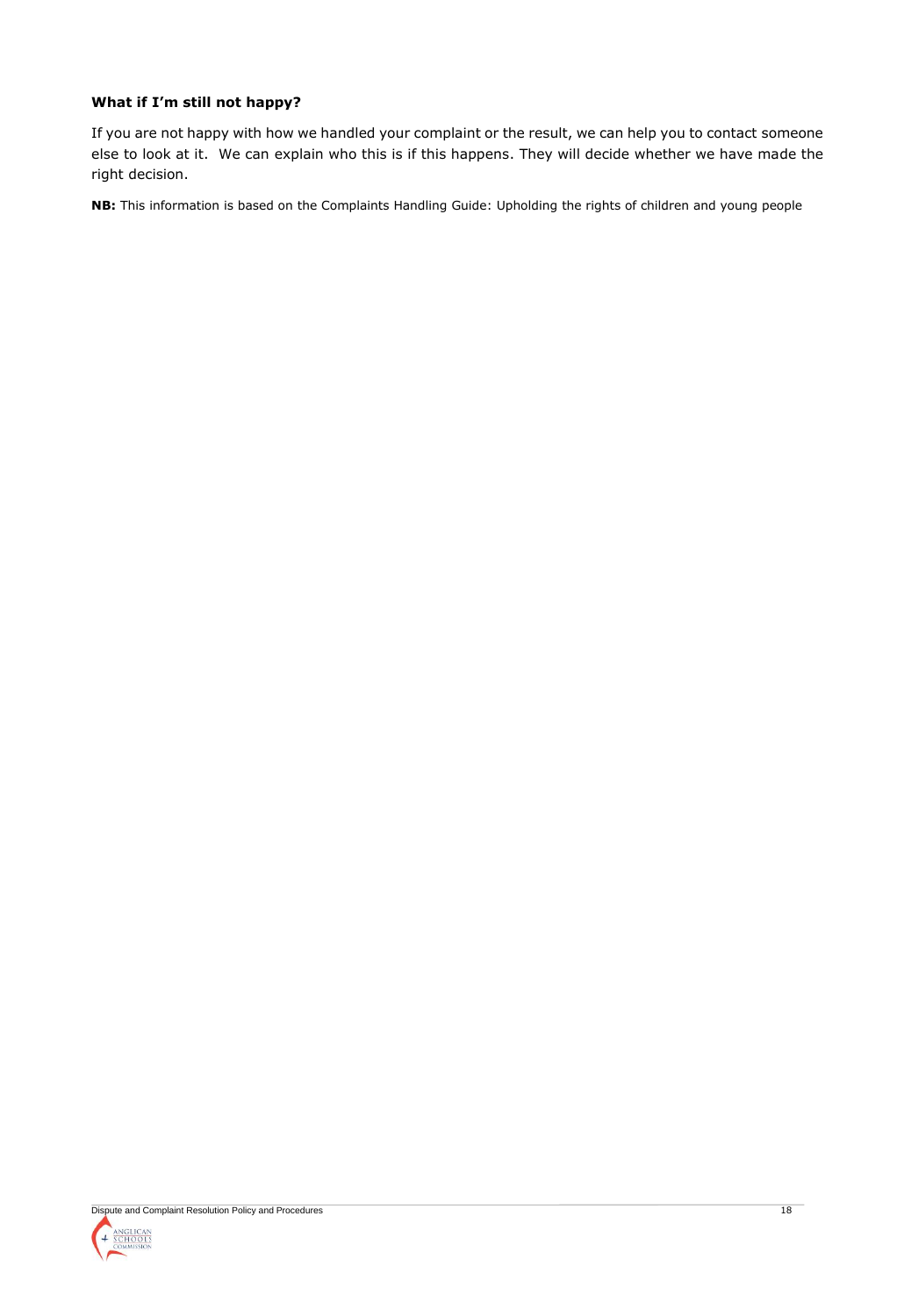#### **DISPUTE AND COMPLAINT RESOLUTION FLOWCHART – STUDENT**



**NB:** You will be advised if a STEP in the process is not taken e.g., the Principal decides to omit STEP TWO due to the serious nature of the complaint.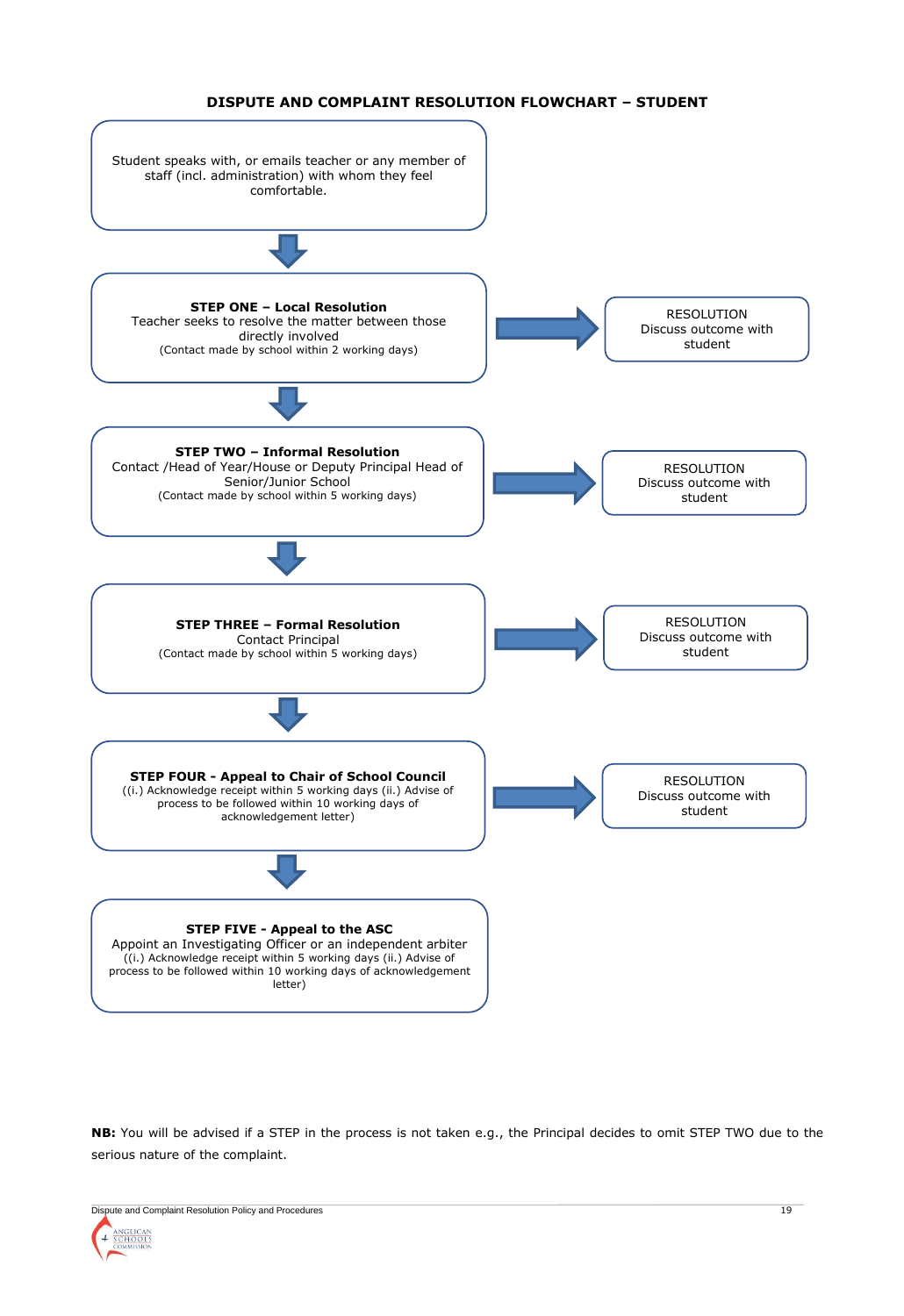## **INFORMATION FOR PARENTS – Making a Complaint**

#### **Step 1: Local Resolution**

Any member of staff will be happy to help. We recommend parents contact the person who knows their child the best i.e., classroom teacher, Year Group Coordinator. They may be able to resolve the matter quickly and with the minimum of fuss. Alternatively, we will accept complaints lodged verbally by phone, in-person, by letter, email or via the complaints form on the School's website. If you have made a complaint or raised a concern in writing, we will contact you within two (2) working days.

Persons for whom English is not their first language, or who have reduced literacy skills, may bring a translator or advocate.

We are here for you and your child, and we want to hear from you.

#### **Anonymous Complaints**

We would prefer to know the identity of a person making a complaint as it can help in investigation and resolution.

Anonymous complaints will be noted and dealt with in accordance with the circumstances, available information and the action required.

#### **Step 2: Informal Resolution**

Where a resolution cannot be reached, the Head of House/Year or senior staff member should be approached. Complaints raised face-to-face or by telephone may be resolved immediately and to your satisfaction. However, if you have made a complaint or raised a concern in writing, we will contact you within five (5) working days, to explain how we propose to proceed.

The person you contact will give you an opportunity to state your position on the matter, so they gain a thorough understanding of the matter. In many circumstances, they will need time to look into the matter and consider it further before responding. You will be given a date by which time you will receive a response. If a detailed exploration of the issue is needed, a letter or report will be sent to you as quickly as possible. This will tell you of the outcome of your complaint. It will explain the conclusion, the reasons for it, and any action taken or proposed.

The Principal will be advised of the dispute/complaint.

**NB:** You will be advised if a STEP in the process is omitted e.g., the Principal decides to omit STEP 2 due to the serious nature of the complaint.

## **Step 3: Formal Resolution**

If you are not satisfied, you can write directly to the Principal.

When an informal resolution fails or when the Principal decides to move to the Formal Resolution Process immediately, the Principal shall:

- contact you, within five (5) working days, to explain how the school proposes to proceed.
- provide you with a copy of the School Dispute and Complaints Process.
- request in writing from you about the nature and details of the dispute/complaint.
- record the specifics of the dispute/complaint including:
	- (a) the nature of the dispute/complaint
	- (b) the parties involved
	- (c) the parties' views of the matter and their suggested resolution
	- (d) any substantiation provided
	- (e) the provision to the parties of a proposed timeline for resolution.

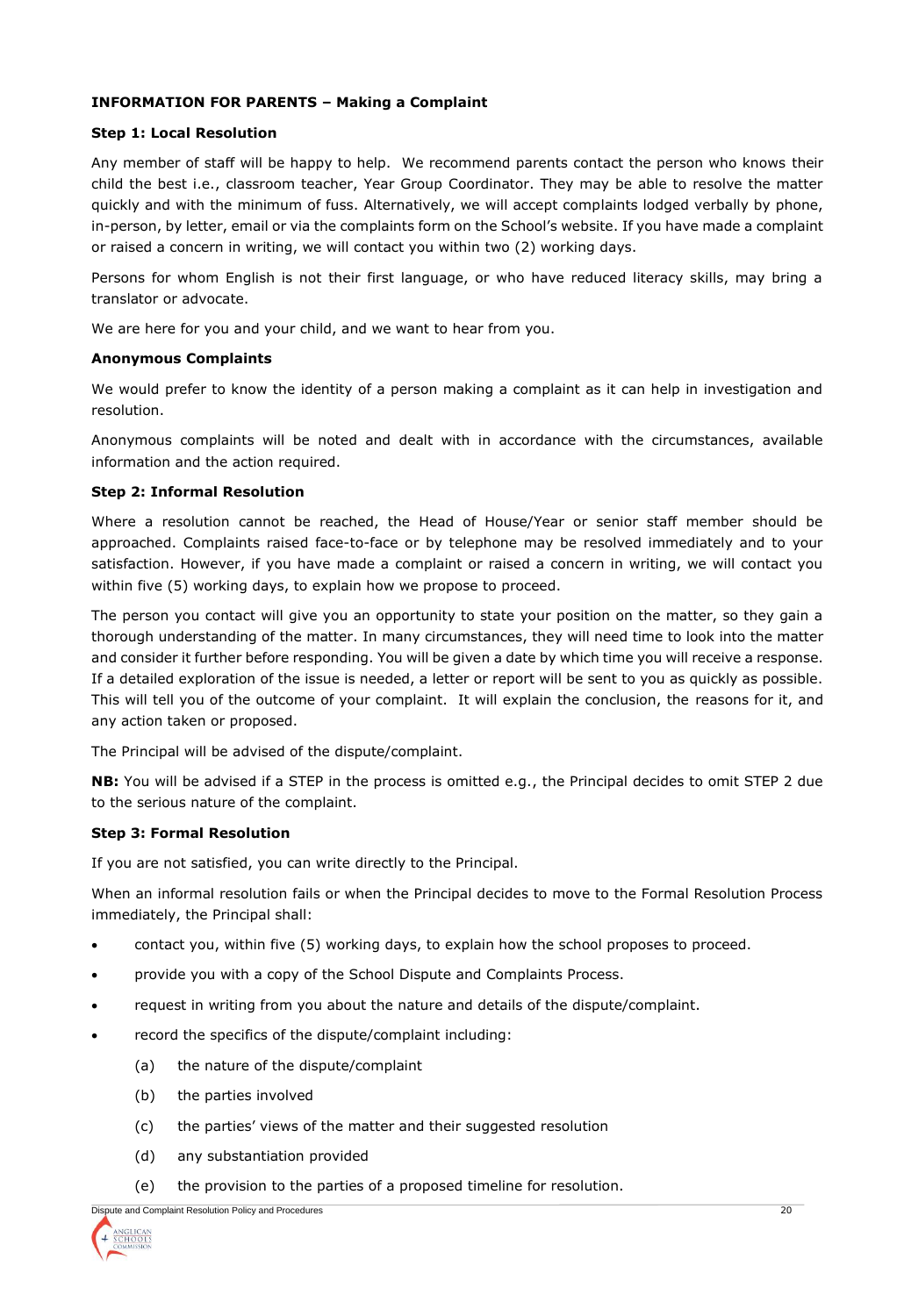- make a decision based on the merits of the case and appropriately balance the principles of justice and compassion.
- discuss the decision with the parties and provide the decision in writing within the proposed timeline.

The Principal may, after exhausting all reasonable attempts at conciliation, offer outside mediation, including the service of providers such as ASC Anglicare Employee Assistance Programme providers, prior to any decision being made.

The Principal will maintain an appropriate Complaints Register recording all formal complaints and how they have been resolved.

# **Confidentiality**

Your complaint or concern will be treated in a confidential manner and with respect. Knowledge of it will be limited to the Principal and those directly involved. The Chair of School Council may also need to be informed. It is the School's policy that complaints made by parents will not rebound adversely on their children.

We cannot entirely rule out the need to make third parties outside the school aware of the complaint and possibly also the identity of those involved. If information is passed to a third party, such as the Police or other external authorities, you will be informed, unless this is prevented by legal obligation.

In some cases, we will not be able to discuss the details of action taken as it would be inappropriate. Legally we are not able to divulge information of matters which require the involvement of a relevant government authority, without the permission of that government authority.

# **Step 4: Appeal to Chair of School Council**

# **Not Satisfied with the Outcome**

We hope to resolve the matter, so you feel satisfied with the outcome, or at least that your concerns have been fully and fairly considered.

If you are not satisfied, you can write directly to the Chair of School Council, who will acknowledge receipt of your appeal within five (5) working days and advise you of the process to be followed within ten (10) working days. The Chair will obtain a full report from the Principal, examine matters thoroughly to determine if the complaint has been handled in accordance with the School's policy and procedure as well as to give further consideration. You will be notified in writing of the outcome of the appeal.

# **Step 5: Appeal to the Anglican Schools Commission**

If the outcome of the Chair's review and consideration does not bring about a resolution, you can write to the Anglican Schools Commission Chief Executive Officer, who will appoint an Investigating Officer(s) or an independent arbiter. The ASC will acknowledge receipt of your appeal within five (5) working days. The investigator will advise you of the process to be followed within ten (10) working days.

It is their task to look at the issues in an impartial and confidential manner and report to the ASC. The ASC will notify you, within five (5) working days of the outcome of the appeal.

The School recognises and acknowledges your entitlement to complain and we hope to work with you in the best interests of the children and young people in our care.

## **Contact Details**

Written complaints should be addressed to:

PRIVATE AND CONFIDENTIAL

The Principal

[INSERT SCHOOL ADDRESS]

| Dispute and Complaint Resolution Policy and Procedures |  |
|--------------------------------------------------------|--|
| <b>ANGLICAN</b><br>SCHOOLS<br><b>COMMISSION</b>        |  |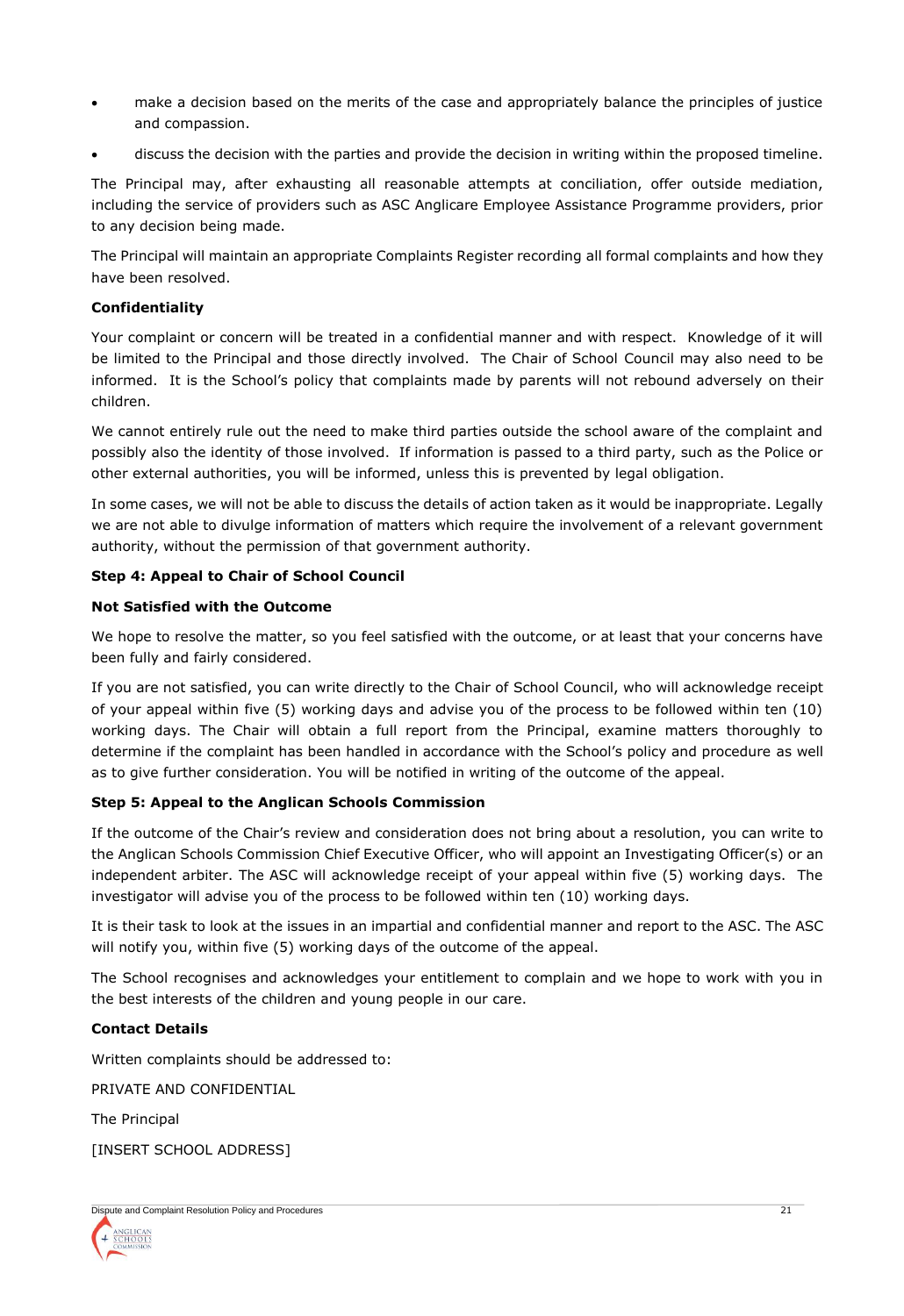Serious complaints will be shared with the Chair of Council by the Principal. There may be certain circumstances, such as complaints about the Principal or a Council member or when you are not satisfied with the Principal's decision, when the parents need to direct their complaint in writing to the Chair. This should be addressed to:

PRIVATE AND CONFIDENTIAL

The Chair of School Council

[INSERT SCHOOL ADDRESS]

Complaints about the Chair of School Council's decision may be addressed to:

PRIVATE AND CONFIDENTIAL

Chief Executive Officer

The Anglican Schools Commission, PO Box 2520, Mt Claremont, WA 6010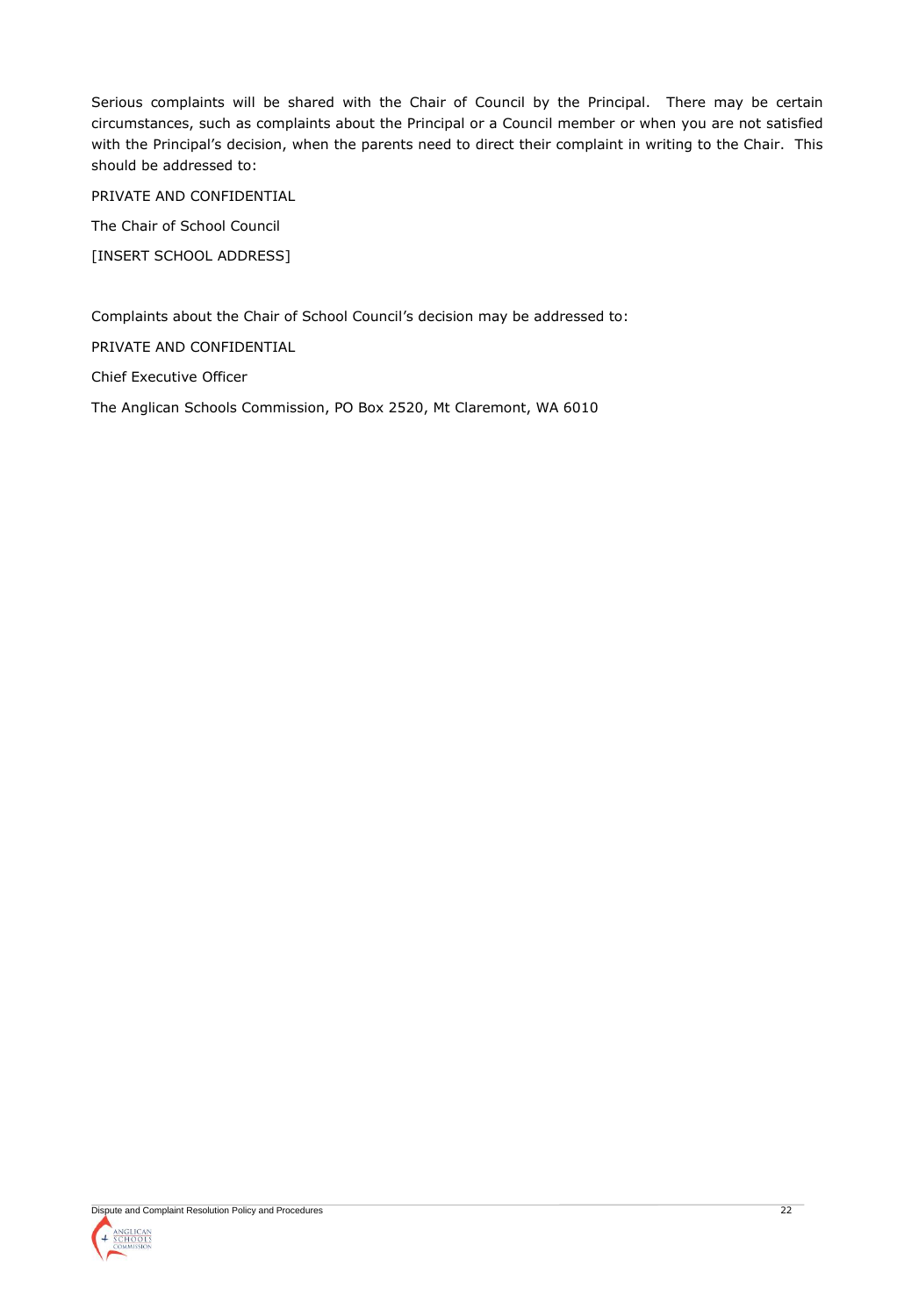#### **DISPUTE AND COMPLAINT RESOLUTION FLOWCHART – PARENTS AND SCHOOL COMMUNITY**



**NB:** You will be advised if a STEP in the process is omitted e.g., the Principal decides to omit STEP TWO due to the serious nature of the complaint.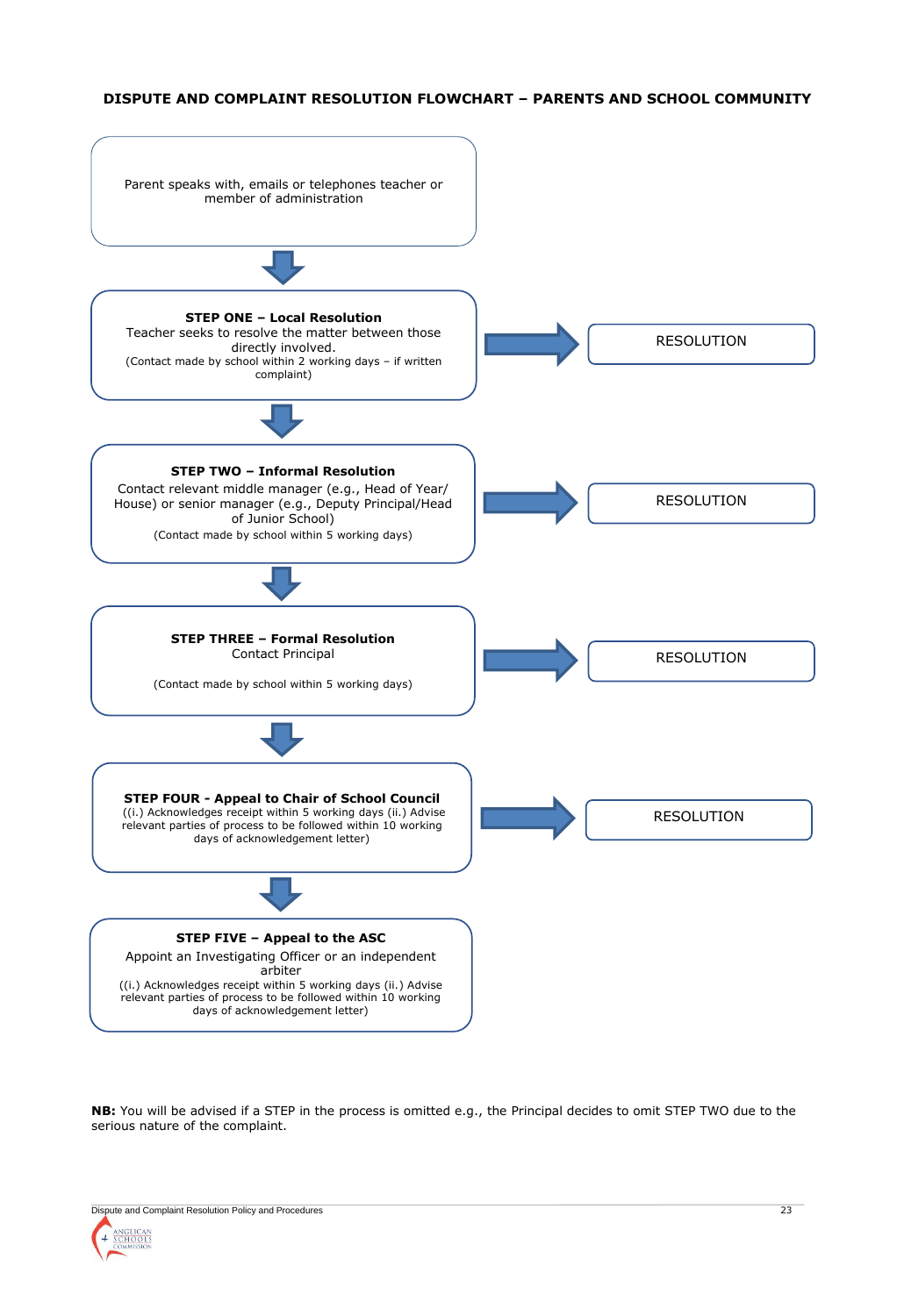## **Records and Recordkeeping Principles**

#### **Recommendation 8.4**

All institutions that engage in child-related work should implement the following principles for records and recordkeeping, to a level that responds to the risk of child sexual abuse occurring within the institution.

# **Principle 1: Creating and keeping full and accurate records relevant to child safety and wellbeing, including child sexual abuse, is in the best interests of children and should be an integral part of institutional leadership, governance and culture.**

Institutions that care for or provide services to children must keep the best interests of the child uppermost in all aspects of their conduct, including recordkeeping. It is in the best interest of children that institutions foster a culture in which the creation and management of accurate records are integral parts of the institution's operations and governance.

## **Principle 2: Full and accurate records should be created about all incidents, responses and decisions affecting child safety and wellbeing, including child sexual abuse.**

Institutions should ensure that records are created to document any identified incidents of grooming, inappropriate behaviour (including breaches of institutional codes of conduct) or child sexual abuse and all responses to such incidents.

Records created by institutions should be clear, objective and thorough. They should be created at, or as close as possible to, the time the incidents occurred, and clearly show the author (whether individual or institutional) and the date created.

## **Principle 3: Records relevant to child safety and wellbeing, including child sexual abuse, should be maintained appropriately.**

Records relevant to child safety and wellbeing, including child sexual abuse, should be maintained in an indexed, logical and secure manner. Associated records should be collocated or cross-referenced to ensure that people using those records are aware of all relevant information.

#### **Principle 4: Records relevant to child safety and wellbeing, including child sexual abuse, should only be disposed of in accordance with law or policy.**

Records relevant to child safety and wellbeing, including child sexual abuse, must only be destroyed in accordance with records disposal schedules or published institutional policies.

Records relevant to child sexual abuse should be subject to minimum retention periods that allow for delayed disclosure of abuse by victims, and take account of limitation periods for civil actions for child sexual abuse.

## **Principle 5: Individuals' existing rights to access, amend or annotate records about themselves should be recognised to the fullest extent.**

Individuals whose childhoods are documented in institutional records should have a right to access records made about them. Full access should be given unless contrary to law. Specific, not generic, explanations should be provided in any case where a record, or part of a record, is withheld or redacted.

Individuals should be made aware of, and assisted to assert, their existing rights to request that records containing their personal information be amended or annotated, and to seek review or appeal of decisions refusing access, amendment or annotation.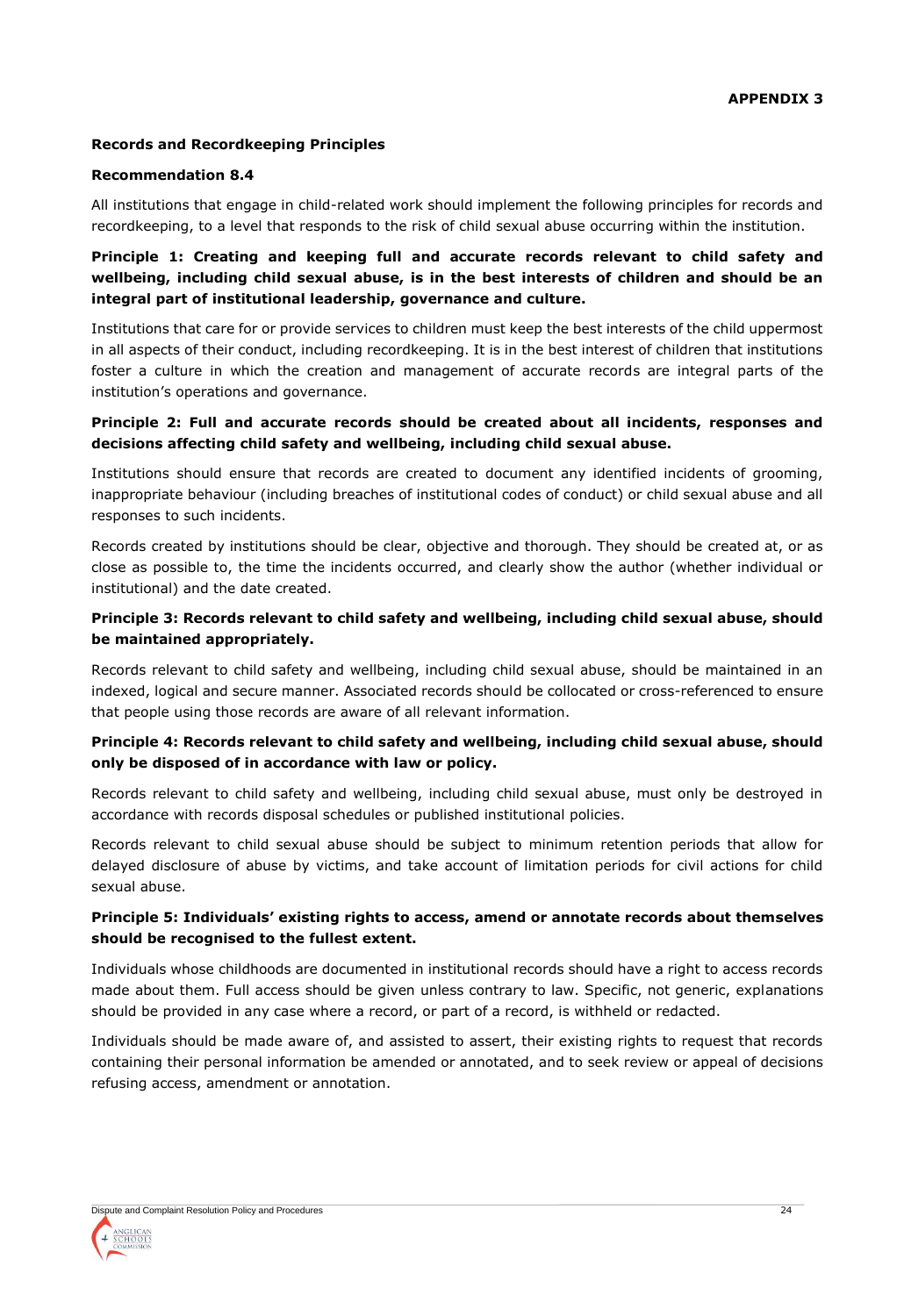# **Records and recordkeeping - Records of non-government schools**

# **Recommendation 8.5**

State and territory governments should ensure that non-government schools operating in the state or territory are required to comply, at a minimum, with standards applicable to government schools in relation to the creation, maintenance and disposal of records relevant to child safety and wellbeing, including child sexual abuse.

*Source: Royal Commission into Institutional Responses to Child Sexual Abuse - Volume 8, Records and Recordkeeping principles (8.5) Records of non-government schools*